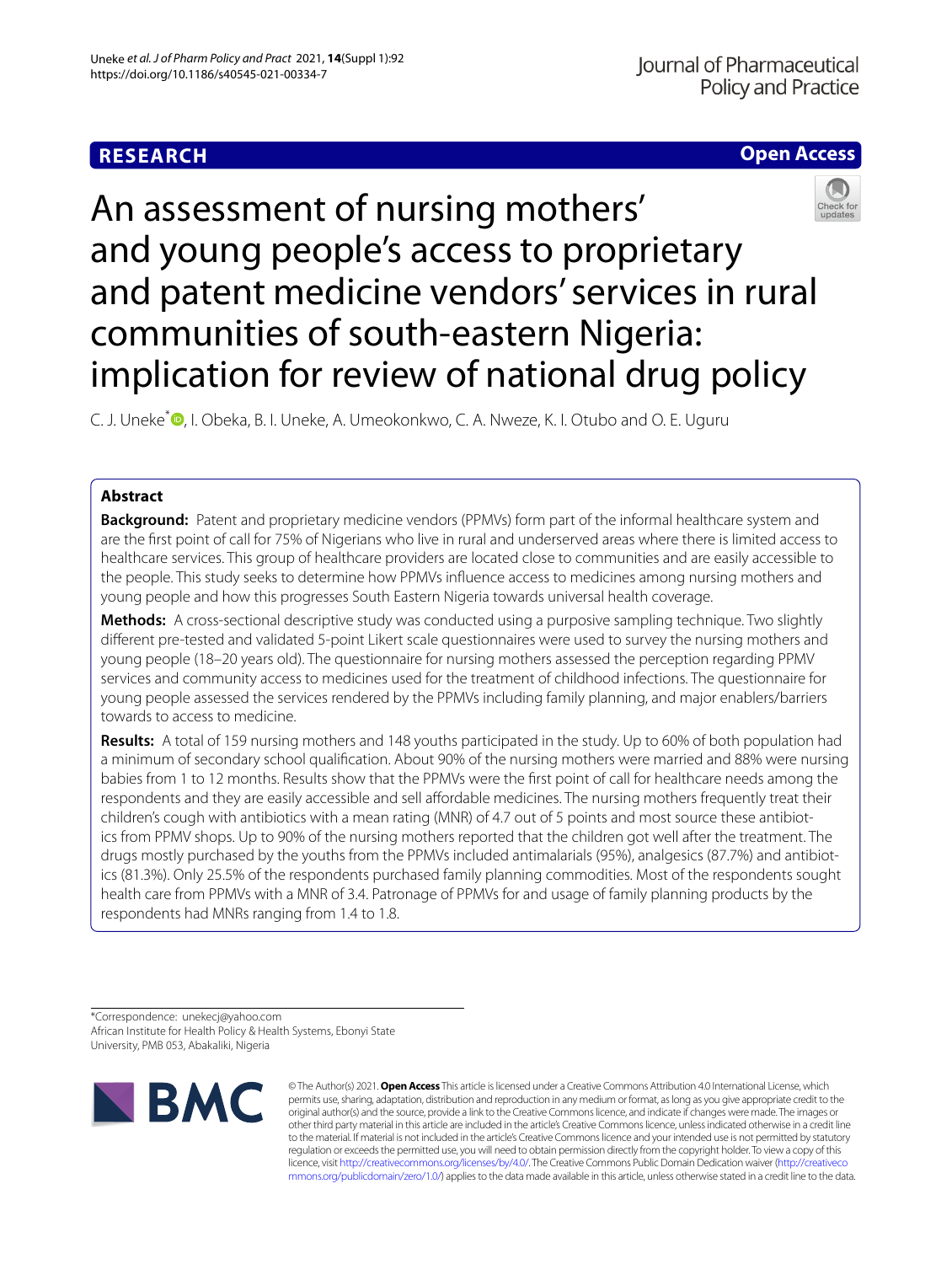**Conclusion:** PPMVs are bridging the gap in healthcare delivery in the rural and underserved areas. Training of this group of practitioners and appropriate monitoring will go a long way in ensuring that the services they render are efficient, effective and improve the health indices in a low-income setting.

# **Introduction**

Within the last decade, child health outcomes in Nigeria have somewhat improved, but the current situation is still unacceptably poor, especially in rural areas where health services are inadequate or completely lacking. With a population of more than 200 million, Nigeria has about 2.5% of the population of the world and 10% of all under-fve deaths, translating into more than 1 million newborn, infant, and child deaths annually [[1\]](#page-12-0). Maternal mortality ratio is estimated at 512 maternal deaths per 100,000 live births, and pregnancy-related mortality ratio is estimated at 556 pregnancy-related deaths per 100,000 live births [\[1](#page-12-0)]. Under-5 mortality rate is estimated at 132 deaths per 1000 live births, while infant mortality rate is estimated at 67 deaths per 1000 live births [[1,](#page-12-0) [2](#page-12-1)]. This implies that more than 1 in 8 children in Nigeria die before their 5th birthday. Adult mortality rate is 3.18 deaths per 1000 population among women, and lifetime risk of maternal death indicates that one in 34 women in Nigeria will have a death related to maternal causes [[1,](#page-12-0) [3](#page-12-2)]. Available reports indicate that Nigeria loses 2300 under-5 year olds every day, making the country the second largest contributor to under-fve mortality in the world [\[3](#page-12-2)]. Another report showed that more than a quarter of a million neonates die in Nigeria each year, representing about 700 neonates per day [\[4](#page-12-3)]. It is important to state that most of these deaths are preventable, but the rural communities bear the greatest burden because of lack of timely access to medicines and healthcare.

According to the World Bank and United Nations Population Fund, of the estimated Nigeria population of 200,963,599 in 2019, about 22% (44.2 million) of the people are adolescents  $[5, 6]$  $[5, 6]$  $[5, 6]$  $[5, 6]$ . The majority of this very high number of adolescents reside in rural areas. The lives of these young people are characterized by challenges in maintaining basic health and accessing health services, violence and abuse, dangerous behavioural activities due to peer pressure and difficult working conditions, all of which can negatively impact their health [\[7](#page-12-6)].

The Nigerian population is predominantly rural with over 75% of the population dwelling in rural areas where access to healthcare services provided by the formal sector are limited [\[8](#page-12-7)[–10\]](#page-12-8). Consequently, the proprietary and patent medicine vendors (PPMVs), defned as individuals who have not received formal training in pharmacy but authorized to sell orthodox pharmaceutical products on a retail basis for profit  $[8, 9]$  $[8, 9]$  $[8, 9]$  $[8, 9]$ , are an important source of health care services. PPMVs shops are found in nearly all communities in Nigeria and are often the frst and sometimes the only source of health care in those localities. They are the main access points for a range of health commodities and services, and are sought out for health advice and diagnosis, particularly amongst poor and rural populations with limited access to formal health services [[10\]](#page-12-8).

Available reports indicate that most young people in Nigeria, choose to patronize PPMVs over other services. The reasons are because the majority of young people cannot afford the very expensive private hospitals and clinics with professional staf and standardized services and also, they are unwilling to tolerate long waits, bureaucracies and costs at government-managed hospitals, which are currently understafed and underresourced [[11\]](#page-12-10).

An estimated 200,000 PPMVs operated in the country as of 2005, far outnumbering the 2639 retail pharmacies that were registered in the same year, and more than all other cadres of health workers in the country [\[12\]](#page-12-11). Unlike pharmacies which tend to be geographically concentrated in urban areas, PPMVs are more distributed across sub-urban and rural areas  $[13]$  $[13]$ . National surveys show that PPMVs are the frst source of care for 55% of cases of fever, 30% of cases of diarrhoea, and 8% of cases of cough occurring amongst children under fve [[14\]](#page-12-13). Communityand state-level studies of care-seeking behaviour similarly fnd that PPMVs are the frst source of care for up to 55% of under-fve child illnesses, and provide services for 35% to 55% of adults seeking malaria treatment and remains the most preferred service by the poor [\[10](#page-12-8), [15\]](#page-12-14).

Due to the large numbers of PPMVs and their presence in rural areas, there are obviously regulatory challenges. However, policymakers and programme implementers in Nigeria are increasingly recognizing the need to engage PPMVs in a more efficient manner so they can contribute to the delivery of basic healthcare commodities and services to rural dwellers  $[10]$  $[10]$ . The Nigeria Drug Law Policy permits PPMVs to sell a limited number of pre-packaged, over-the-counter medicines and medical products to consumers, but prohibits the PPMVs from selling drugs categorized as prescription medications (e.g. antibiotics) and conduct medical procedure classifed as invasive (e.g. injections) [[16\]](#page-12-15). But it is in the recognition of the vital role of the PPMVs that is demonstrated by the fact that a number of Nigerian health policies and regulatory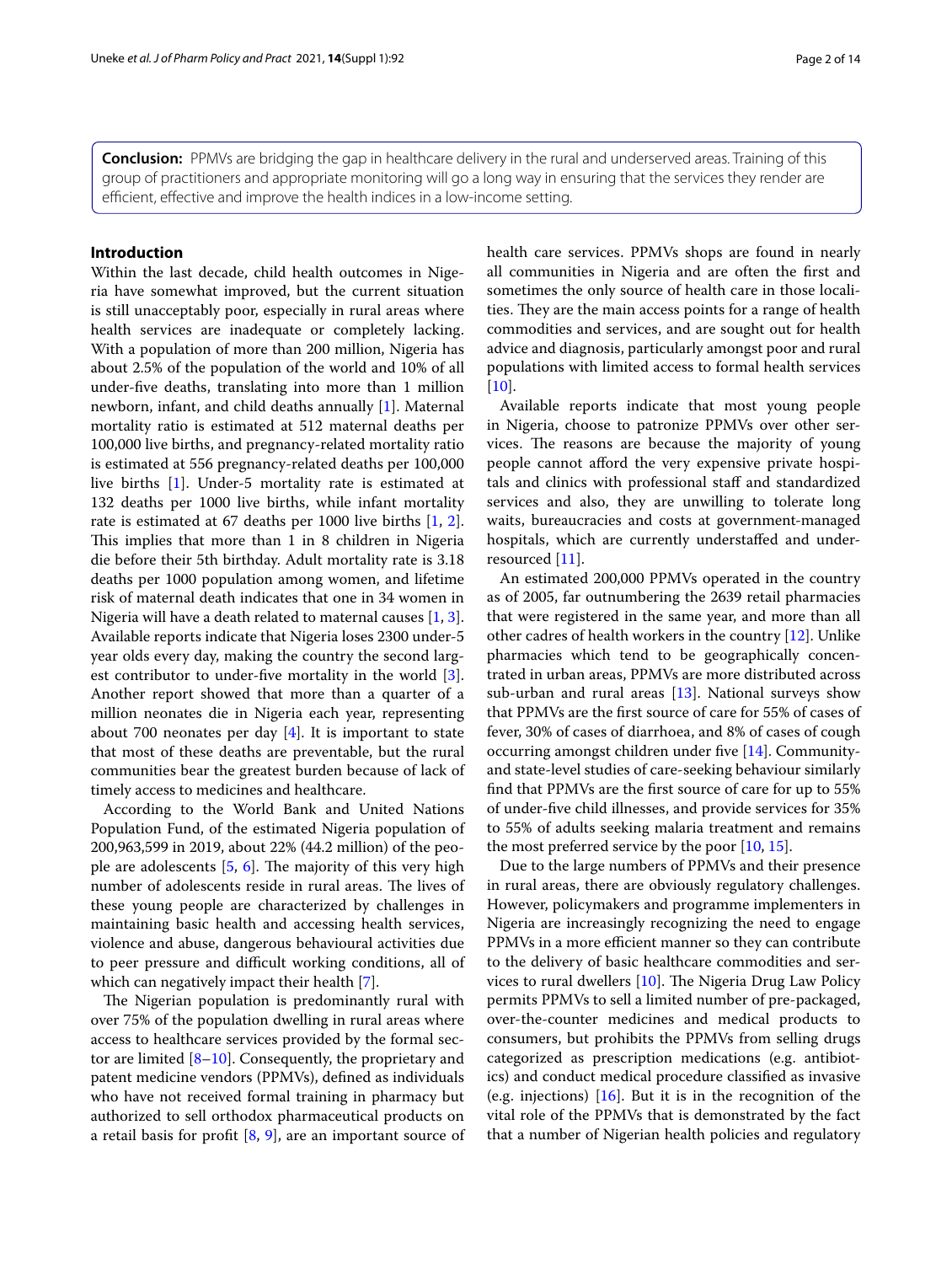changes included them as important healthcare service providers especially in places where the formal sector cannot reach. For instance, following the revision of the national treatment guidelines for uncomplicated malaria with the recommendation of artemisinin-based combination therapy (ACTs) as the frst-line treatment, the List of Essential Medicines was revised to authorize the PPMVs to sell ACTs [[16\]](#page-12-15).

The Nigerian Government has also approved the addition of paediatric zinc and co-packaged zinc and oral rehydration salts (ORS) to PPMVs' list of approved medications as part of the national Essential Medicines Scale-Up Plan (EMSUP) [[10\]](#page-12-8). Also included in the EMSUP is the implementation of continuous education and other forms of capacity development for PPMVs to improve their quality of care for common childhood illness [\[17](#page-12-16)]. PPMVs have also been listed as potential communitylevel implementers for the newly adopted national integrated Community Case Management (iCCM) guidelines [[18\]](#page-12-17), and have been included in a pilot project for home management of malaria under the National Malaria Strategic Plan  $[19]$  $[19]$ . The National Task Shifting and Sharing Policy issued in 2014 also calls for capacity building of community-oriented resource persons, including PPMVs, to provide treatment, counseling, and referral for some child health services [[10\]](#page-12-8).

In recent times there have been calls for more policy change to expand the scope of operations of the PPMVs to accommodate more services related to childhood illnesses and access to medicines by adolescents, but more evidence is needed to determine the safety and feasibility of this practice. In this study we assessed youths' and nursing mothers' access to PPMVs' services, to provide scientifc evidence that can guide possible policy change.

# **Methods**

# **Study area**

The study was conducted in Ebonyi State, south-eastern Nigeria. It is made up of 13 Local Government Areas (LGAs) divided into three senatorial-zones (North, Central, South), which are geopolitical zones designed to facilitate equity in resource allocation. The population of the State was put at 2,176,947 by the 2006 census. The 2018 population projected from 2006 census with a growth rate of 2.8% was 3,053,607 (48.9% males and 51.1% females). The average population density is 386 persons per square kilometre. Women of child bearing age (WCBA) (15–49 years) constitute 22% of the total population [[9\]](#page-12-9). Besides very few semi-urban towns, all other areas are predominantly rural with about 75% of the population living in the rural and underserved communities and are predominantly farmers and traders.

According to the Ebonyi State Ministry of Health [\[9](#page-12-9)], major causes of infant and under-5 morbidity and mortality include: neonatal causes (26%), malaria (24%), pneumonia (20%), diarrhoea (16%), measles (6%), HIV/ AIDS (5%) and others (3%). Most of these deaths occur in the rural areas where the formal healthcare services are lacking. Consequently, there is a large number of the informal providers in the private healthcare sector, and in particular owner-operated drug shops called patent and proprietary medicine vendors (PPMVs) operating in these rural communities. These PPMVs are the major sources of healthcare services in these rural communities of Ebonyi State. Three LGAs have been selected for the study with one from each senatorial zone: North (Izzi); Central (Ikwo); South (Ohaozara).

# **Study design**

The study design was a cross-sectional descriptive study technique. The participants included young people and nursing mothers.

# **Survey of nursing mothers**

A 5-point Likert scale structured questionnaire was developed and pre-tested in another LGA and validated. This enabled us to adjust the tool to optimize data collection. The development, pretesting, and validation of the questionnaire were done using the methods described by Tsang and colleagues [\[20](#page-12-19)]. First, a thorough consideration of issues relating to the format of the questionnaire and the meaning and appropriateness of the items were considered during the questionnaire development stage. Thereafter, a pilot test (undeclared pretest) was conducted on a limited number of respondents to ensure that the items were understood and correctly interpreted by the intended respondents. The questionnaire validation was done to ensure its reliability and that it was sound psychometrically. The questionnaire assessed the perception of the nursing mothers regarding PPMV services and community access to medicines, where they obtained them, what type of medicines they use for the treatment of childhood cough/acute respiratory infections, sources of advice/information on the treatment of coughs and colds and on the use of antibiotics, and type of advice the PPMVs give on treatment of coughs and cold for their children.

The inclusion criteria were as follows: (i) respondent must be a nursing mother; (ii) must been residing in the target LGAs for at least 6 months; and (iii) must have used the services of the PPMVs.

The nursing mothers were selected for this study because they are the care givers in their families and are usually the ones to seek medical attention for their children at the PPMVs shops. Nursing mothers attending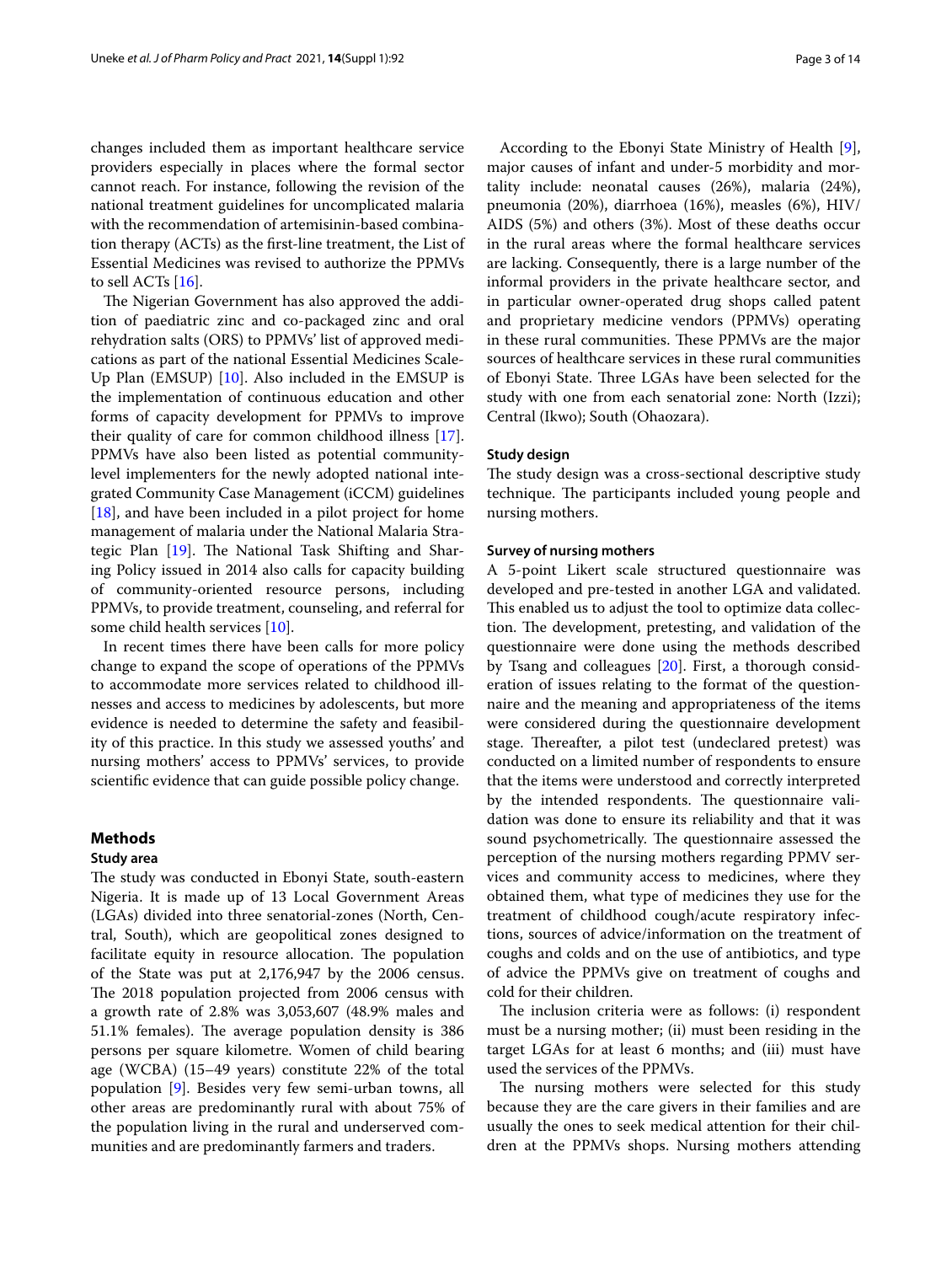immunization clinic at the government Primary Healthcare Centre (PHC) in each of the LGAs, were randomly recruited for the survey. Approval was obtained from the Executive Secretary of the Primary Healthcare Development Agency of the Ebonyi State and from the medical officer-in-charge of each of the target PHCs in the LGAs.

On each of the days of the survey, before the commencement of the immunization activities at the PHCs by the nurses, members of the research team were granted the opportunity to address the nursing mothers, introduced the study to them and invited them to participate. Consenting nursing mothers were administered with the questionnaire privately. Before giving any one the questionnaire, oral informed consent was obtained. We used part of the waiting time (maximum 20 min) of the mothers which is usually between 40 and 60 min or the time after the immunization, depending on what is most convenient for the respondent. All the mothers who could not speak English were interviewed and assisted to complete the questionnaire by members of the research team, who spoke the local language of the respondents. The research team also visited some additional nursing mothers, booked appointments with them for the survey, and at the appointed day and time at their respective homes, administered the questionnaire to them at the time most convenient to them.

# **Survey of young people**

We targeted up to 50 young people from each of the three LGAs. The study inclusion criteria included: (i) participant must be aged 18–20 years old; (ii) participant must be residing in the target LGAs for at least 6 months; (iii) participant must have used the services of the PPMVs in the locality.

Data collection was done using a structured pre-tested questionnaire similar to the one used for the nursing mothers but with some modification. The questionnaire was designed in a 5-point Likert scale which assessed PPMV services and access to medicines including family planning services and major enablers and barriers to access to services rendered by PPMVs. Other questions to youth explored commonest clinical presentations to PPMVs, commonly used medications, major sources of health advice/information, experience after accessing medicines from PPMVs, and cost of medicines from PPMVs.

A purposive sampling technique was used to identify consenting and willing participants. The researchers met participants in the streets and market places. The questionnaire was administered to each of the youths privately having assured each of them that information obtained was for research purposes and that confdentially of information given would be maintained. The

questionnaire was administered by trained research assistants who were young and within the age bracket of the respondents to allow for easy interaction. The questionnaire was self-administered, but was interviewer administered if the subject was not literate. Written informed consent was obtained from each of the respondents and oral consent from the non-literate respondents. Maximum duration for the engagement per person was 20 min.

# **Data analysis**

Analysis of data collected via the 5-point Likert scale questionnaire was done using the methods developed at McMaster University Canada by Johnson and Lavis based on mean ratings (MNRs)  $[21]$  $[21]$ . For instance, the fgures represent Likert rating scale of 1–5 points, where 1 point=grossly inadequate; 2 points=inadequate; 3 points=fairly adequate; and 5 points=very adequate. In terms of analysis, MNR ranging from 1.00 to 3.49 points were considered low, whereas MNR ranging from 3.50 to 5.00 points were considered high [[22](#page-12-21)].

# **Ethical approval**

Ethical clearance was obtained from the University Research Ethics Committee (UREC) of Ebonyi State University Abakaliki (Ref: EBSU/DRIC/UREC/Vol. 05/047) and the Ethics Review Committee of the World Health Organization. Both the institutional and international guidelines on research ethics were strictly adhered to in all aspects of the project. Participant anonymity was maintained and all fndings were treated with utmost confdentiality and for the purpose of the research only.

# **Results**

# **Outcome of assessment of nursing mothers**

A total of 159 nursing mothers (54 in Ohaozara LGA, 53 in Ikwo LGA, and 52 in Izzi LGA), participated in this study. Up to 62% of the nursing mothers were aged 21–30 years, had secondary education (60.56%), traders  $(46.3\%)$ , and had 1–2 children  $(41.1\%)$ . Most of the mothers (90.3%) were married and up to 69.7% of the respondents had lived in the community for upwards of 10 years. The age of the babies most of respondents were nursing was in the range of 1 month to 5 months (Table [1\)](#page-4-0).

The outcome of the nursing mothers' perception of the PPMV services and community access to medicines is shown in Table [2.](#page-5-0) The MNRs for questions related to PPMVs being the frst and often the only point of call for health care services; PPMVs being easily accessible; and PPMVs selling cheaper and more afordable drugs ranged from 3.2 to 3.6 on the scale of 5 points (Table [2](#page-5-0)). For the questions related to PPMVs sale of low quality, expired or sub-standard drugs; PPMVs not having the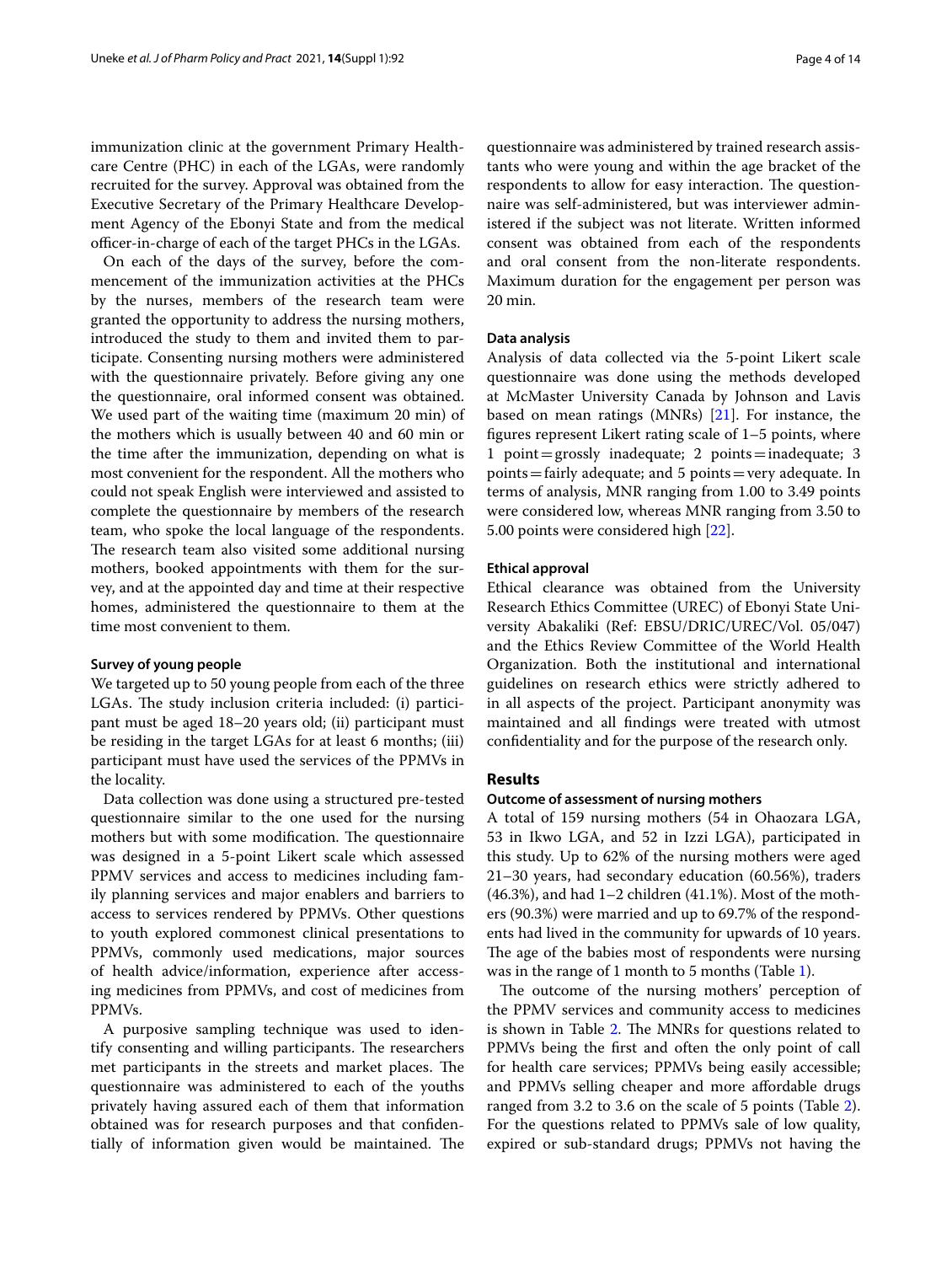<span id="page-4-0"></span>

| <b>Table 1</b> Socio-demographic characteristics of the respondent |  |  |
|--------------------------------------------------------------------|--|--|
| nursing mothers in rural areas of Ebonyi State Nigeria             |  |  |

| <b>Characteristics</b>                         | Frequency      | Percent |
|------------------------------------------------|----------------|---------|
| Age (years)                                    |                |         |
| $\leq$ 20                                      | 14             | 8.9     |
| $21 - 30$                                      | 98             | 62      |
| $31 - 40$                                      | 41             | 26      |
| $41 - 50$                                      | 5              | 3.2     |
| Total                                          | 158            |         |
| Marital status                                 |                |         |
| Single                                         | 14             | 9.0     |
| Married                                        | 140            | 90.3    |
| Widow/widower                                  | 1              | 0.6     |
| Total                                          | 155            |         |
| Education                                      |                |         |
| No formal                                      | $\overline{2}$ | 1.3     |
| Primary                                        | 38             | 24.5    |
| Secondary                                      | 94             | 60.6    |
| Tertiary                                       | 21             | 13.5    |
| Total                                          | 155            |         |
| Occupation                                     |                |         |
| Student                                        | 2              | 1.6     |
| Unemployed                                     | 16             | 13      |
| Civil servant                                  | 18             | 14.6    |
| Trader                                         | 57             | 46.3    |
| Farmer                                         | 26             | 21.1    |
| Hand craft                                     | 34             | 27.6    |
| Total                                          | 123            |         |
| How many children you have                     |                |         |
| $1 - 2$                                        | 65             | 41.1    |
| $3 - 4$                                        | 45             | 28.5    |
| $5 - 6$                                        | 33             | 20.9    |
| $\geq 7$                                       | 15             | 9.5     |
| Total                                          | 158            |         |
| How old is present child nursed                |                |         |
| 1-5 months                                     | 90             | 57      |
| 6-12 months                                    | 49             | 31      |
| 13-18 months                                   | 14             | 8.9     |
| $\geq$ 19 months                               | 5              | 3.2     |
| Total                                          | 158            |         |
| Duration of residency in the community (years) |                |         |
| $1 - 3$                                        | 18             | 11.8    |
| $4 - 6$                                        | 19             | 12.5    |
| 7–9                                            | 9              | 5.9     |
| $\geq 10$                                      | 106            | 69.7    |
| Total                                          | 152            |         |
|                                                |                |         |

prerequisite training to operate shops, sale of medicines without prescription; and PPMVs having low health knowledge about proper treatment for common illnesses, the recorded MNR ranged from 3.3 to 3.8 (Table [2\)](#page-5-0). In terms of the frequency of treatment of children's coughs and colds with antibiotics in self-care (without consulting a health worker) by the mothers, the MNR recorded was 4.7. The MNR for their perceived efficacy of antibiotics and awareness of risks of antibiotics was 4.0 (Table [2](#page-5-0)).

Up to 31.3% of the respondents credited their knowledge of drugs to PPMVs, while 57.1% of them accepted that the antibiotics they used in self-care were obtained from patent medicine stores or chemists (Table [3](#page-6-0)). Finding showed that 36.6% of the respondents commenced treatment on childhood acute respiratory infections (cough/cold) within 1 h of noticing the sickness, while 55% of the respondents noted that they administered antibiotics three times a day and 42% administered the antibiotics for 3 days. More than 90% of the respondents' children got well as a result of administration of the antibiotics. Up to 65.5% of the mothers did not have to take their children to a health facility after treatment at home. Of the number that took their children to hospital 68.6% did so to ensure that the child is cured. Up to 46.4% of the respondents who agreed that they used non-drug therapy used herbs/herbal mixtures for treatment of their children (Table [3\)](#page-6-0).

# **Outcome of assessment of youths**

A total of 148 youths participated in the study (53 in Ohaozara LGA, 46 in Ikwo LGA, and 49 in Izzi LGA). More than a third (44%) of the respondents were in their 20 years of age. 52.4% of the respondents were female and 60% had a secondary education. Fifteen percent of the respondents were married. Seventy percent of the respondents had lived more than 10 years in the study areas. More than half of the respondents lived with their parents (Table [4](#page-8-0)).

In terms of how often the respondents go to various sources of treatment for illness, the source with the highest MNR was PPMVs (3.4), followed by hospital (2.5) and health centre (2.4). The PPMVs being easily accessible to rural communities had MNR of 4.2 followed by discouraging dispensing medicine without prescription which had MNR of 4.0. Medicine availability without restriction being a big problem recorded MNR of 3.9, while MNR of 3.7 was recorded for PPMVs being the frst and often the only point of care in rural area and sale of cheaper and afordable (Table [5\)](#page-9-0). Patronage of PPMVs and usage of family planning products and sexually transmitted disease medications by the respondents had MNRs ranging from 1.4 to 1.8. Access to abortion or post-abortion care from the PPMVs by the female respondents had MNR of 1.4 (Table [5\)](#page-9-0).

The drugs mostly purchased by the youths from the PPMVs included antimalarials (95%), analgesics (87.7%), antibiotics (81.3%), antiseptics (72.4%), haematinics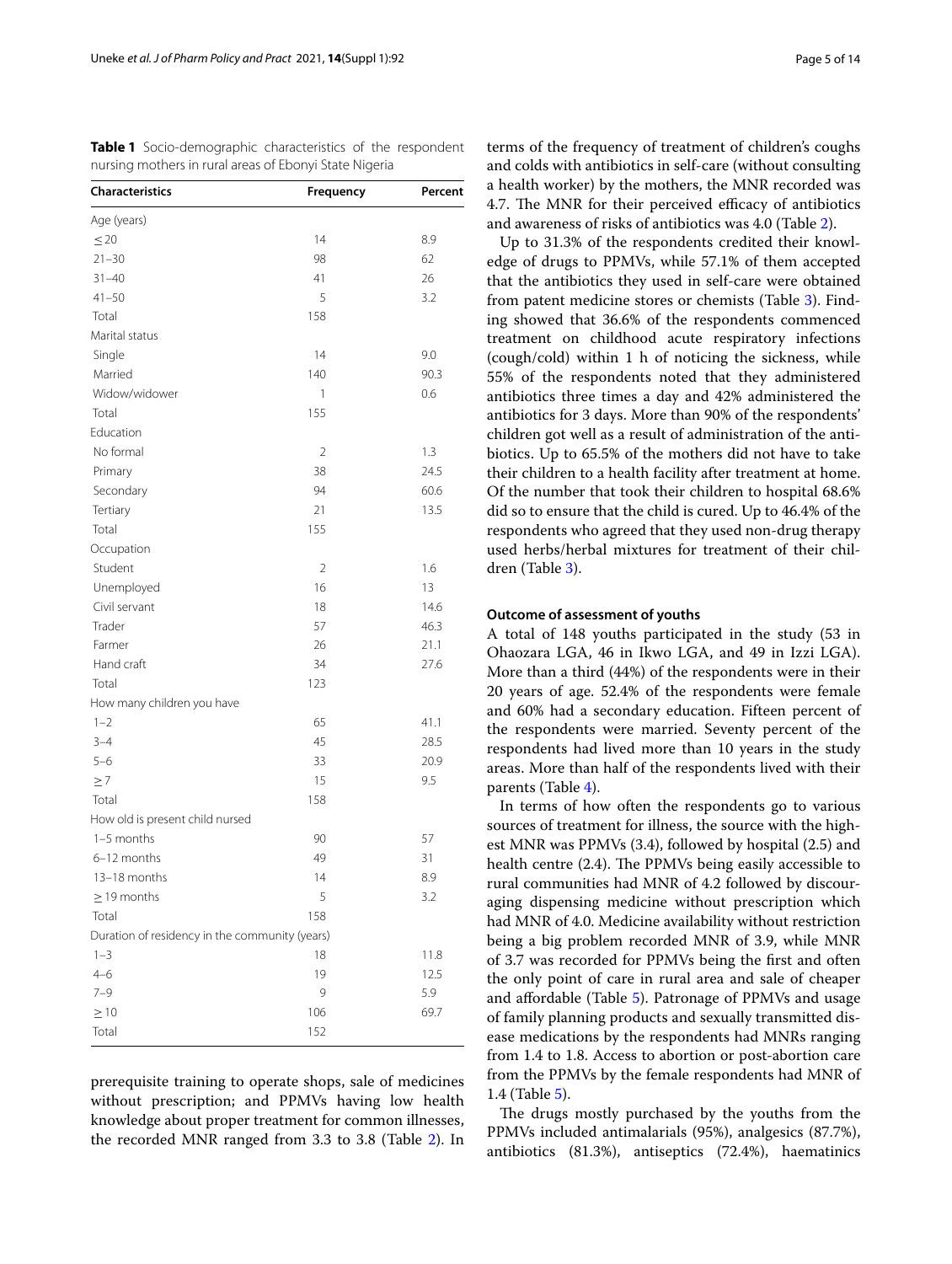| To what extent do you agree with the following (strongly disagree, disagree, unsure, agree, strongly agree)                                                                                           | Mean rating (out of<br>5-point Likert scale) |
|-------------------------------------------------------------------------------------------------------------------------------------------------------------------------------------------------------|----------------------------------------------|
| (i) PPMVs are the first and often the only point of call for health care services in this rural area                                                                                                  | 3.2                                          |
| (ii) PPMVs are easily accessible to the rural dwellers                                                                                                                                                | 3.3                                          |
| (iii) The medicines and drugs sold by the PPMVs are cheaper and more affordable than in hospitals and pharmacies                                                                                      | 3.6                                          |
| (iv) Many PPMVs in this locality sell low quality, expired or sub-standard drug to the rural dwellers                                                                                                 | 3.3                                          |
| (v) Many of the PPMVs in this locality do not have the prerequisite training to operate PPMV shops                                                                                                    | 3.3                                          |
| (vi) Sale of medicines without prescription is rampant in this locality                                                                                                                               | 3.8                                          |
| (vii) PPMV shop owners and operators generally have low health knowledge about proper treatment for common illnesses, such 3.5<br>as cough, malaria and diarrhoea and poor health treatment practices |                                              |
| Frequency of treatment with antibiotics (never, rarely, occasionally, frequently, very frequently)                                                                                                    |                                              |
| How frequent do you treat your children's coughs and colds with antibiotics in self-care (without consulting a health worker)                                                                         | 4.7                                          |
| Effectiveness of treatment with antibiotics (don't know, not effective, fairly effective, effective, very effective)                                                                                  |                                              |
| How would you describe the effectiveness of these other treatments as compared to antibiotics?                                                                                                        | 3.3                                          |
| Perceived efficacy of antibiotics and awareness of risks of antibiotics (grossly inadequate, inadequate, fairly adequate, adequate, very adequate)                                                    |                                              |
| What is your perceived efficacy of antibiotics?                                                                                                                                                       | 4.0                                          |
| How adequate is your level of awareness of risks of antibiotics?                                                                                                                                      | 4.0                                          |

<span id="page-5-0"></span>**Table 2** Nursing mothers' perception of the PPMV services and community access to medicines in rural areas of Ebonyi State Nigeria

(66.9%), and oral rehydration solution (62.8%). Only 37 (25.5%) of the respondents purchased family planning products (Table [6\)](#page-10-0). Geographical proximity, low cost of medicine and good response (i.e. symptoms resolved) to care given were the three top enablers to respondents' patronage of PPMVs. Major barriers to patronage of PPMVs were inadequate training of the PPMVs, sale of substandard/expired drugs and low educational qualifcation of the PPMVs (Table [6](#page-10-0)).

The common illnesses for which the respondents visited the PPMVs for treatment were malaria, headache, and stomach ache (Table [7\)](#page-10-1). The two most common sources of advice or information about medicine were from parents  $(42.2\%)$  and from PPMVs  $(38.4\%)$ . The commonest used medicines were antimalarial (41.1%), paracetamol (38.4%), analgesics (36.3%), antibiotics (34.2%) and contraceptives (15.8%). A higher percentage (67.8%) of the respondents stated their symptoms improved after accessing care from PPMVs (Table [7](#page-10-1)).

# **Discussion**

The outcome of this study suggests that the PPMVs are the frst and often the only point of call for healthcare services among nursing mothers in the rural areas and that they are easily accessed by those that live in rural areas. In Nigeria, owner-operated drug retail outlets or PPMVs are the main source of medicine for acute conditions [\[19](#page-12-18)]. In particular, drug shops comprise a sizeable portion (nearly 40%) of the private healthcare sector in Nigeria and provide between 80 and 90% of all child health services in rural areas [[10,](#page-12-8) [11\]](#page-12-10). Durowade and associates [\[23\]](#page-12-22) in their study showed that majority of

the clients could access PPMV shops within 2–30 min' walk and that clients could go to the PPMVs houses or call them on phone after closing hours. This study further corroborated the fndings in the study conducted by Iheoma and co-workers [\[24](#page-12-23)] where they noted that PPMVs are accessible, afordable and are valuable sources of healthcare services, products and information.

The results also clearly suggest that the PPMVs remain the most popular source of medicine and health services among young people. The reasons for their choice of the PPMVs include geographical proximity, cheap drugs, good response to care (i.e. symptoms resolved), no delay in accessing care, good rapport with the people and access to credit facility are consistent with previous studies from Nigeria [[7,](#page-12-6) [11,](#page-12-10) [25](#page-12-24)]. In addition to these enablers, Okonkwo and Okonkwo [\[11](#page-12-10)] added that Nigerian youths prefer PPMVs because they are more accessible to young patrons than public sector health service providers; display non-judgemental attitudes towards young people's sexual healthcare needs; they are diplomatic, confdential and offer a wide array of sexual health services to youth, despite policy regulations that constrain this.

PPMVs have played vital roles in the health care system in diferent parts of Nigeria. In assessing the enablers and barriers to the use of PPMVs, we found that the geographical proximity of PPMVs was a major enabler to their patronage by the young people in the study area. This finding has been corroborated by earlier studies which reported that PPMVs located in an area close to the community was a strength for their operation  $[11,$  $[11,$  $[11,$ [26,](#page-12-25) [27](#page-12-26)]. This has also been noted by PPMVs themselves as reported by Sieverding and Beyeler  $[26]$  $[26]$ . This finding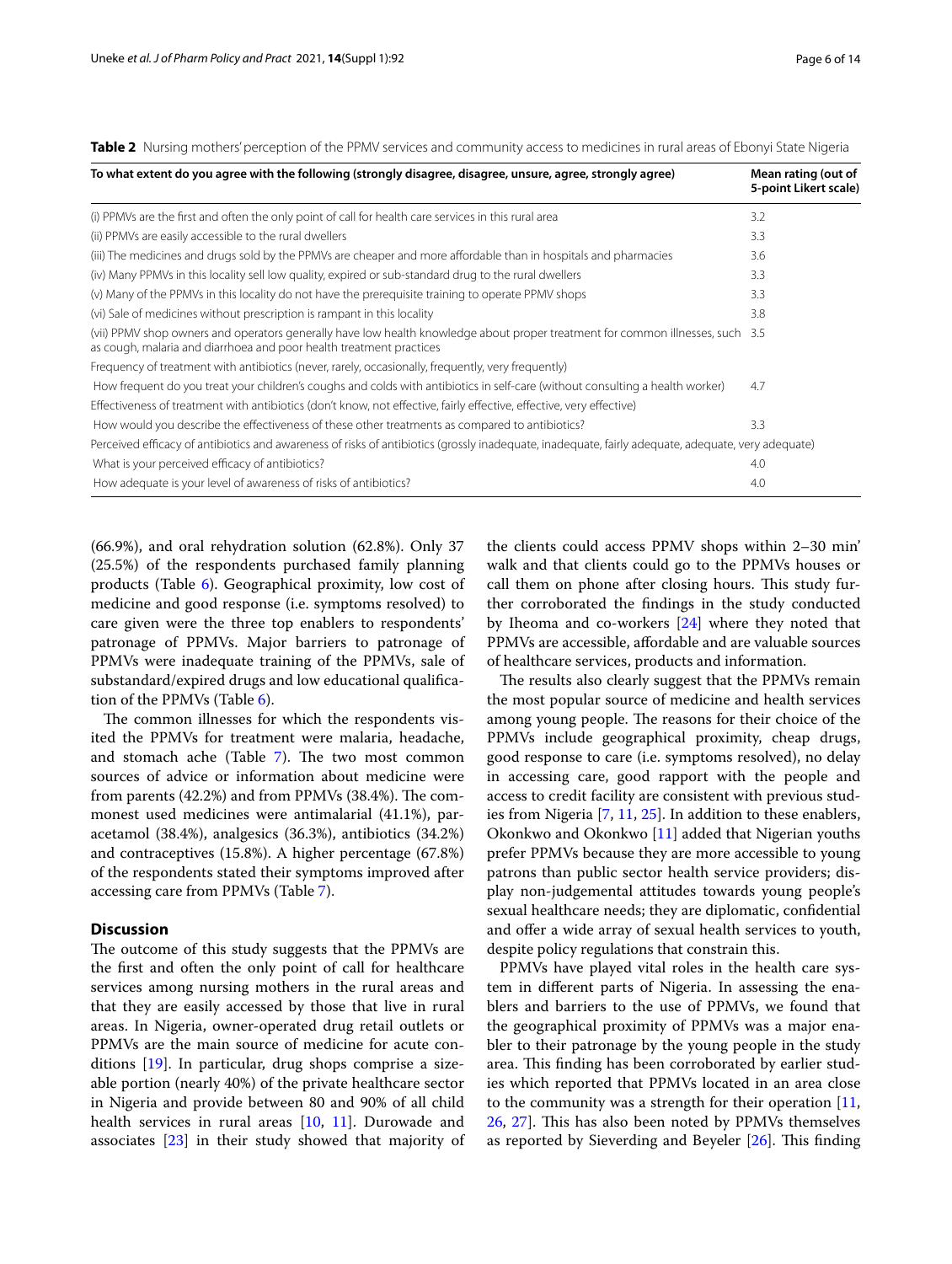<span id="page-6-0"></span>**Table 3** Nursing mothers' response on access to services provided by PPMVs for childhood illness treatment

| Parameter assessed                                                                                                           | Frequency Percent |                |
|------------------------------------------------------------------------------------------------------------------------------|-------------------|----------------|
| Sources of advice/information on the treatment of coughs and colds and on the use of antibiotics                             |                   |                |
| (a) Chemist/patent medicine vendor                                                                                           | 52                | 31.3           |
| (b) Health worker                                                                                                            | 61                | 36.7           |
| (c) Neighbour                                                                                                                | 3                 | 1.8            |
| (d) Family members/relatives                                                                                                 | 44                | 26.5           |
| Others                                                                                                                       | 6                 | 3.6            |
| Total                                                                                                                        | 166               |                |
| What kind of advice do the PPMVs give on treatment of coughs and cold for your child?                                        |                   |                |
| Administer drugs including antibiotics                                                                                       | 38                | 37.3           |
| Cover the child with cloth                                                                                                   | 29                | 28.4           |
| Use warm water                                                                                                               | 19                | 18.6           |
| Go/refer to hospital                                                                                                         | 9                 | 8.8            |
| Come back if the sickness persists                                                                                           | $\overline{7}$    | 6.9            |
| Total                                                                                                                        | 102               |                |
| Sources where antibiotics used to treat childhood cough/acute respiratory infections are obtained                            |                   |                |
| (a) PPMVs store                                                                                                              | 89                | 57.1           |
| (b) Primary Health Centre                                                                                                    | 38                | 24.4           |
| (c) General hospital                                                                                                         | 19                | 12.2           |
| (d) Drug hawkers                                                                                                             | $\mathbf{1}$      | 0.6            |
| (e) Others                                                                                                                   | 9                 | 5.8            |
| Total                                                                                                                        | 156               |                |
| The last time child had childhood acute respiratory infections, how many hours after noticing did you commence the treatment |                   |                |
| (a) Within 1 h                                                                                                               | 56                | 36.6           |
| (b) Within 2 to 6 h                                                                                                          | 25                | 47.2           |
| (c) Within 6 to 12 h                                                                                                         | 14                | 3.1            |
| (d) Within 12 h to 1 day                                                                                                     | 29                | 19             |
| (e) Within 1 day to 2 days                                                                                                   | 29                | 19             |
| Total                                                                                                                        | 153               |                |
| How many times in a day did you administer the drug?                                                                         |                   |                |
| (a) Once                                                                                                                     | 3                 | 2              |
| (b) Twice                                                                                                                    | 61                | 40.4           |
| $(c)$ 3 times                                                                                                                | 83                | 55             |
| (d) 4 times                                                                                                                  | $\mathbf{1}$      | 0.7            |
| (e) 5 times                                                                                                                  | 3                 | $\overline{2}$ |
| Total                                                                                                                        | 151               |                |
| For how many days did you give the drug?                                                                                     |                   |                |
| (a) 1 day                                                                                                                    | $\mathbf{1}$      | 0.6            |
| $(b)$ 2 days                                                                                                                 | 10                | 6.6            |
| $(c)$ 3 days                                                                                                                 | 63                | 42             |
| $(d)$ 4 days                                                                                                                 | 18                | 12             |
| $(e)$ 5 days                                                                                                                 | 58                | 38.6           |
| Total                                                                                                                        | 150               |                |
|                                                                                                                              |                   |                |
| What was the outcome of the treatment you gave your child?                                                                   |                   |                |
| (a) Got well                                                                                                                 | 138               | 90.8           |
| (b) Got a little better                                                                                                      | 14                | 9.2            |
| Total                                                                                                                        | 152               |                |
| Did you have to take your child to a health facility, dispensary or chemist after treatment at home with the drugs?          |                   |                |
| Yes                                                                                                                          | 51                | 34.5           |
| No                                                                                                                           | 97                | 65.5           |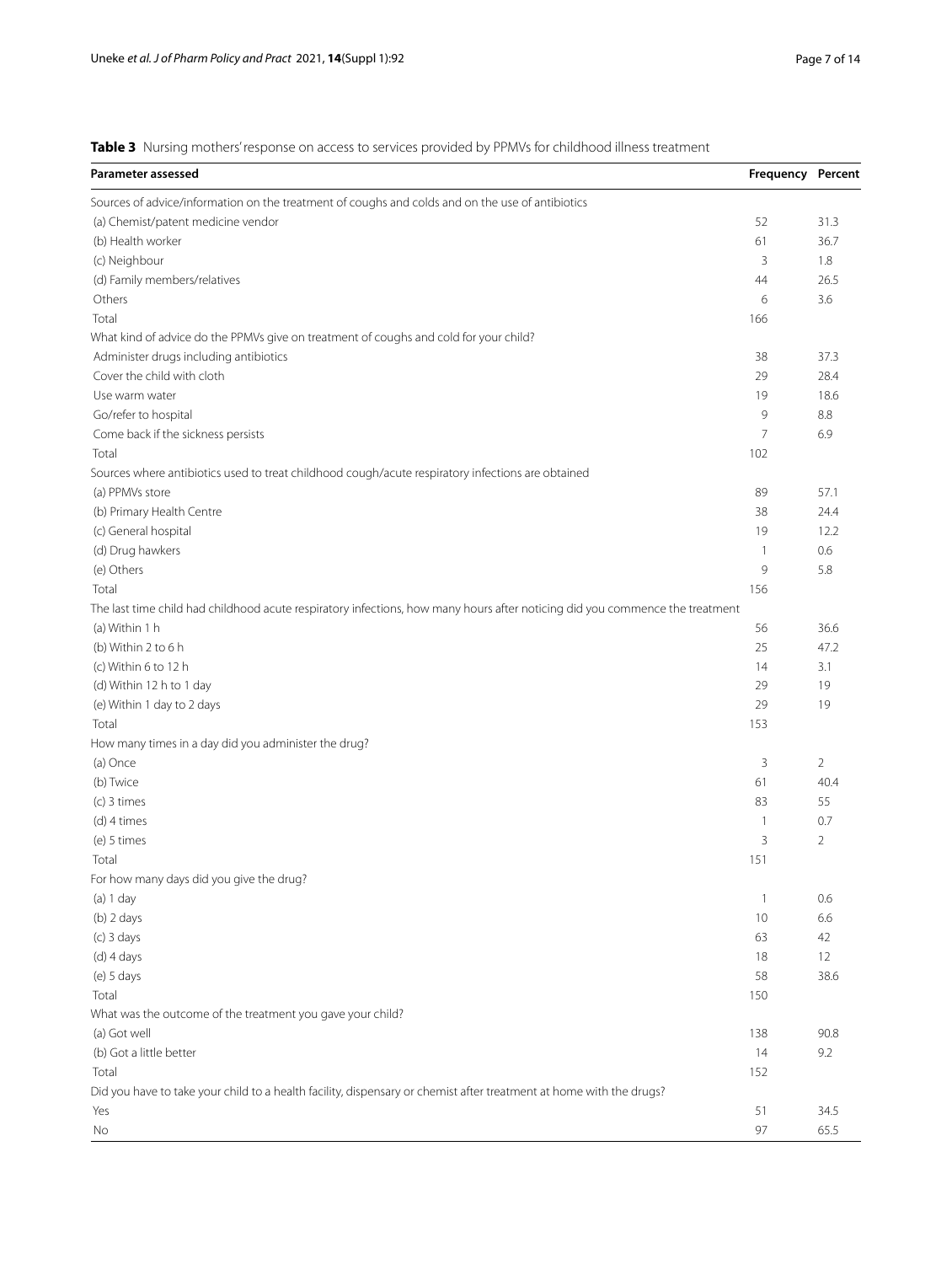| <b>Parameter assessed</b>                                                                                              | Frequency | Percent |
|------------------------------------------------------------------------------------------------------------------------|-----------|---------|
| Total                                                                                                                  | 149       |         |
| If Yes, why?                                                                                                           |           |         |
| (a) Sickness persisted                                                                                                 | 15        | 29.4    |
| (b) To be sure child is cured                                                                                          | 35        | 68.6    |
| (c) Sickness getting worse                                                                                             |           | 2.0     |
| Total                                                                                                                  | 51        |         |
| What other treatments do you use (including non-drug therapies) to treat childhood cough/acute respiratory infections? |           |         |
| Herbs/herbal mixture                                                                                                   | 58        | 46.4    |
| Warm water                                                                                                             | 51        | 40.8    |
| <b>Balm</b>                                                                                                            | 16        | 12.8    |
| Total                                                                                                                  | 125       |         |

is important as it refects that geographical barriers present a challenge to accessing healthcare, which is critical to address when progressing towards achieving universal health coverage. In most rural communities where there are access challenges, PPMVs fill the gaps. They are perceived as the frontline health workers in these communities, playing an important primary health care function [[28\]](#page-12-27). Since the PPMVs already have some trust and rapport with the community and can provide some basic services, they can play an important role in healthcare delivery and should be considered as an integral part of Nigeria's strategy towards universal health care. They could be made more functional through proper training and regulation.

Majority of the young people in this study, affirmed that drugs sold by PPMVs were cheaper and more afordable than those in hospitals and pharmacies. This is in agreement with the study by Iheoma and co-workers [[24\]](#page-12-23) they acceded to the fact that drugs purchased from PPMVs are cheaper. A signifcant proportion of the respondents reported that the afordable cost of products and services encouraged their use of services provided by PPMVs. Similar observations have been reported earlier [[27\]](#page-12-26). Financial barriers to accessing the formal health system have also been reported as reason for patronage of PPMVs, as they cannot afford services of private hospitals and clinics [\[19](#page-12-18)]. In this study, other enablers found, regarding the patronage of PPMVs by young people, just as the nursing mothers, were their good response to given care (resolution of symptoms) by the PPMVs, short waiting time and friendly nature of PPMVs.

The resolution of symptoms, short waiting time and friendly nature of PPMVs were reported to encourage patronage of PPMVs in previous studies [\[29](#page-12-28)-[31\]](#page-12-29). These fndings draw attention to some gaps to in the formal health system that need urgent attention. The importance of patient satisfaction to encourage accessing health services and the negative efects of prolonged waiting time on service uptake have been reported [\[32](#page-12-30)–[34\]](#page-12-31). Similarly, the absence of health insurance coverage and the subsequent fnancial impact of out-of-pocket spending should be considered for their implications in achieving universal health coverage (UHC). In a bid to avoid catastrophic health spending that may result from accessing health care in the formal setting, these young people are attracted to the cheaper alternatives provided by the PPMVs.

This study showed that the nursing mothers agreed that PPMVs sell low quality medicines. This is in consonance with earlier studies which showed that nearly half of antimalarial drugs stocked in PPMV shops were sub-standard or expired [\[35,](#page-12-32) [36\]](#page-12-33). PPMVs generally have low health knowledge and poor treatment practices, stock poor quality medicines (e.g. partial or repackaged doses) [[37](#page-12-34)] and substandard formulations [\[38\]](#page-12-35) as well as commodities they are prohibited to sell [\[39\]](#page-12-36). Sale of substandard and expired drugs by the PPMVs was also one of the barriers reported by the young people in our study. This may be related to weak enforcement of the set down guidelines and regulations by the regulatory authority  $[34]$  $[34]$ . The implication of this fnding is that if the PPMVs are not strictly regulated and supervised, they may likely contribute to increased morbidities and mortalities attributable to use of substandard and expired drugs.

A fairly signifcant population of the nursing mothers felt that PPMVs in their locality do not have the prerequisite training to operate PPMV shops. They also agreed that operators generally have low health knowledge about proper treatment for common illnesses. This is so because conventionally, the minimum educational attainment stipulated by PCN for registration of PPMVs has been primary schooling [\[24](#page-12-23)] and Egbohin his work [[40](#page-12-37)] stated that formal medical or pharmacy training is not required for PPMV licensure. Our study showed that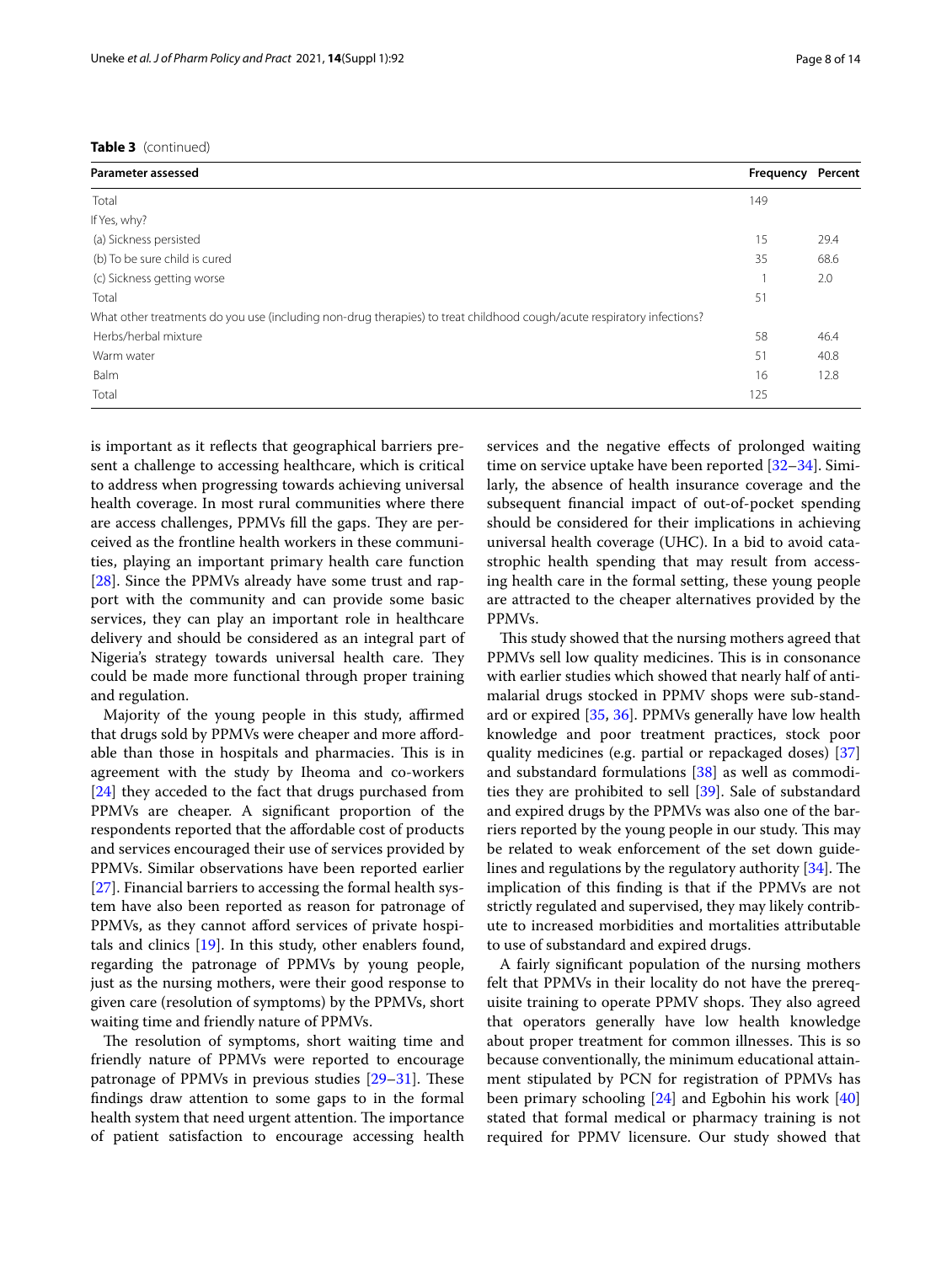<span id="page-8-0"></span>

| <b>Table 4</b> Socio-demographic characteristics of the respondent |  |  |
|--------------------------------------------------------------------|--|--|
| youths in rural areas of Ebonyi State Nigeria                      |  |  |

| <b>Characteristics</b>                         | Frequency      | Percent |
|------------------------------------------------|----------------|---------|
| Age (years)                                    |                |         |
| 18                                             | 44             | 30.4    |
| 19                                             | 37             | 25.5    |
| 20                                             | 64             | 44.1    |
| Total                                          | 145            |         |
| Sex                                            |                |         |
| Male                                           | 70             | 47.6    |
| Female                                         | 77             | 52.4    |
| Total                                          | 147            |         |
| Education                                      |                |         |
| No formal                                      | 1              | 0.7     |
| Primary                                        | 21             | 15.2    |
| Secondary                                      | 83             | 60.1    |
| Tertiary                                       | 33             | 23.9    |
| Total                                          | 138            |         |
| Marital status                                 |                |         |
| Single                                         | 122            | 84.1    |
| Married                                        | 22             | 15.2    |
| Separated                                      | 1              | 0.7     |
| Total                                          | 145            |         |
| Occupation                                     |                |         |
| Student                                        | 78             | 53.8    |
| Hand craft                                     | 36             | 24.8    |
| Trader                                         | 11             | 7.6     |
| Unemployed                                     | 10             | 6.9     |
| Civil servant                                  | $\overline{4}$ | 2.8     |
| Farmer                                         | 6              | 4.1     |
| Total                                          | 145            |         |
| Duration of residency in the community (years) |                |         |
| $1 - 3$                                        | 25             | 17.2    |
| $4 - 6$                                        | 10             | 6.9     |
| $7 - 9$                                        | 8              | 5.5     |
| $\geq 10$                                      | 102            | 70.3    |
| Total                                          | 145            |         |
| Home status                                    |                |         |
| Live alone                                     | 19             | 12.9    |
| Live with parents                              | 97             | 66.0    |
| Living with guardians/relatives                | 12             | 8.2     |
| Live with spouse/co-habiting                   | 19             | 13      |
| Total                                          | 147            |         |

perceived lack of training of PPMV staff was one of the main barriers to seeking health care from them among youth. Despite this, youth still accessed their services, potentially due to limited availability of alternatives or fnancial barriers to accessing the formal health sector. This perceived lack of training of PPMV staff is supported by Oyeyemi et al. [[41\]](#page-12-38) who reported that only a third of PPMVs had previous health related training. Additionally, Chiaka and colleagues [\[29](#page-12-28)], showed that PPMVs are not knowledgeable in diagnosis and treatment of diseases.

A systematic survey carried out by Beyeler and associates [\[25](#page-12-24)] noted that most PPMVs have low health knowledge and poor health treatment practices. For the PPMVs to give appropriate and timely advice to caregivers who tend to the sick children, it is necessary that they have basic knowledge of the presentation, cause, treatment and prevention of childhood diarrhoea [\[43\]](#page-12-39). However, Liu and his workers noted that majority of shop owners they assessed in their study in parts of Nigeria, have completed secondary or post-secondary education [\[10\]](#page-12-8). With a signifcant association demonstrated between knowledge and education level, an opportunity is presented for policies and interventions that emphasize education and training of PPMVs to improve their knowledge on childhood diarrhoea (and perhaps other childhood illnesses?) and to function optimally in primary care delivery in the community [\[42](#page-12-40), [43](#page-12-39)].

The respondents fully agreed that sale of medicines without prescription in their locality was rampant. This study validates the result of the study by Akinyandenu and colleagues [[43](#page-12-39)] where they noted that the sale of antibiotics without medical prescription has been observed in many countries [[39\]](#page-12-36). A study conducted in Nairobi showed that about 64% of chemists sold antibiotics without prescription [[36\]](#page-12-33). Antimalarials, analgesics, antibiotics and antiseptics were the most purchased drugs from PPMVs in our study. This outcome is related to the commonly endemic illness and injuries in rural setting and has been corroborated in earlier studies [\[27](#page-12-26)]. It is also instructive to note that some prescription-only medications are sold by these PPMVs. This clearly points to weak regulation of these drugs.

Most nursing mothers in this study agreed that they treat their children's cough and cold with antibiotics in self-care without consulting a health worker. This is in tandem with the study which noted that 80% of illness episodes are self-treated with medicines obtained from community pharmacies  $[44]$  $[44]$ . This study further revealed that more than half of the respondents obtained these antibiotics used in the treatment of childhood cough and cold from PPMVs. Indalo [\[45](#page-12-42)] in his study showed that most chemist shops in peri-urban areas sold antibiotics without prescription.

A considerable proportion of the nursing mothers, noted that they sought for treatment of their children's cough within 1 h of noticing the sickness. This must have been made possible because the respondents are nursing mothers, who given their close contact with children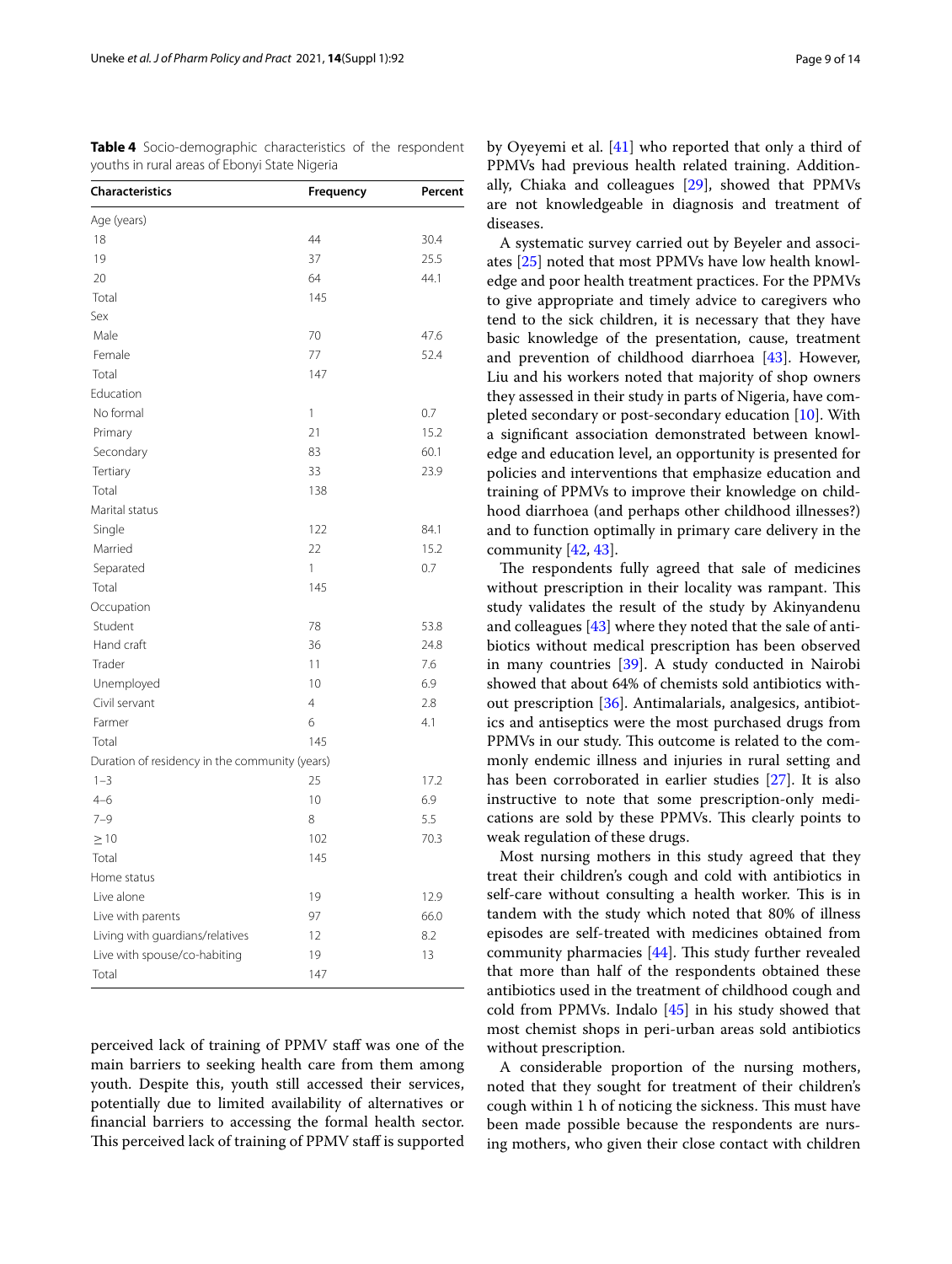<span id="page-9-0"></span>

| Table 5 Perception of youths on the PPMV services and young people's access to medicines including family planning services |  |  |  |  |  |  |  |
|-----------------------------------------------------------------------------------------------------------------------------|--|--|--|--|--|--|--|
|                                                                                                                             |  |  |  |  |  |  |  |
|                                                                                                                             |  |  |  |  |  |  |  |

| How often do you go to the following as sources of treatment for illness? (never, rarely, occasionally, often, very often)                                                                    | Mean rating (out of<br>5-point Likert scale) |
|-----------------------------------------------------------------------------------------------------------------------------------------------------------------------------------------------|----------------------------------------------|
| <b>PPMVs</b>                                                                                                                                                                                  | 3.4                                          |
| Hospitals                                                                                                                                                                                     | 2.5                                          |
| Health centres                                                                                                                                                                                | 2.4                                          |
| <b>Herbalists</b>                                                                                                                                                                             | 1.8                                          |
| Spiritualists                                                                                                                                                                                 | 1.6                                          |
| To what extent do you agree with the following (strongly disagree, disagree, unsure, agree, strongly agree)                                                                                   |                                              |
| (i) PPMVs are the first and often the only point of call for health care services in this rural area                                                                                          | 3.7                                          |
| (ii) PPMVs are easily accessible to the rural dwellers                                                                                                                                        | 4.2                                          |
| (iii) The medicines and drugs sold by the PPMVs are cheaper and more affordable than in hospitals and pharmacies                                                                              | 3.7                                          |
| (iv) Many PPMVs in this locality sell low quality, expired or sub-standard drug to the rural dwellers                                                                                         | 3.2                                          |
| (v) Many of the PPMVs in this locality do not have the prerequisite training to operate PPMV shops                                                                                            | 3.3                                          |
| (vi) Sale of medicines without prescription is rampant in this locality                                                                                                                       | 3.8                                          |
| (vii) Dispensing medicines without prescription should not be encouraged                                                                                                                      | 4.0                                          |
| (viii) Medicines/drugs availability without restriction and control to public is big problem                                                                                                  | 3.9                                          |
| (ix) PPMV shop owners and operators generally have low health knowledge about proper treatment for common illnesses, such 3.1<br>as malaria and diarrhoea and poor health treatment practices |                                              |
| How often do you carry out the following? (never, rarely, occasionally, frequently, very frequently)                                                                                          |                                              |
| (i) How often do you buy and use family planning products like condoms from PPMVs                                                                                                             | 1.7                                          |
| (ii) How often do you buy and use family planning products like oral contraceptives from PPMVs                                                                                                | 1.4                                          |
| (iii) How often do you buy and use family planning products like contraceptives injections                                                                                                    | 1.4                                          |
| (iv) How often do you buy and use sexually transmitted infections drugs/medicines from PPMVs                                                                                                  | 1.8                                          |
| (v) How often have you being referred to hospitals by PPMVs for family planning related/reproductive health problems to<br>hospitals?                                                         | 1.4                                          |
| (vi) How often have you being educated or advised by PPMVs on the options and usage of family planning products?                                                                              | 1.8                                          |
| (vii) How often do access abortion/post-abortion care services from PPMVs? (For females only)                                                                                                 | 1.4                                          |
|                                                                                                                                                                                               |                                              |

were frequently the frst to identify illness symptoms [[46\]](#page-13-0). Most of these mothers had a minimum of secondary schooling qualification. This agrees with a study conducted in Cross River and Bauchi States of Nigeria where they noted that mothers who have not attended school have lower rates of appropriate care seeking when compared to those that have attended school [[47\]](#page-13-1). Appropriate care seeking involves identifying the need to take the child for treatment outside the home, ensuring that the care is not delayed and that the child is taken to appropriate health facility or provider [\[48](#page-13-2)].

Drug advice on the treatment of coughs and colds and on antibiotic use were obtained from patent medicine vendors and from health workers. This work agrees with the study by Prach and co-workers [[36\]](#page-12-33) where they noted that in addition to selling drugs patent medicine vendors can be a source of advice about illness and drug therapy [[49\]](#page-13-3)). The work done by Abdu-Aguye [[50](#page-13-4)] showed that patent medicine vendors knowledge about antibiotics is moderate and needs to be enhanced by further training to ensure that they do not transfer wrong knowledge to their clients [\[50](#page-13-4)].

The respondents self-reported perceived efficacy of antibiotics was very high, with up to 90.8% reporting that their children got well after antibiotic treatment. The awareness of antibiotics could have been made possible by the information provided to them during counselling by PPMVs and health workers. This gives credence to the fndings of Ibeneme and colleagues [[29\]](#page-12-28) where they noted that fewer than half of the mothers who resorted to PPMVs for treatment of childhood febrile conditions perceived that their child had fully recovered. However, in this study a few of the mothers noted that the sickness persisted after treatment. Okeke and his colleagues [[39](#page-12-36)] noted that this persistence could be due to misdiagnosis and/or mismanagement of the health condition.

Interestingly, among the young people, our fnding showed that only 25.5% of the respondents have ever purchased family planning products. Furthermore, the MNR for the questions related to the frequency of buying and using family planning products like condoms, oral contraceptives and contraceptives injections was very low, ranging from 1.4 to 1.7 out of 5-point Likert scale. The low rate of use of family planning commodities by youths is also reported in previous studies [[51–](#page-13-5)[53](#page-13-6)]. Nigeria, is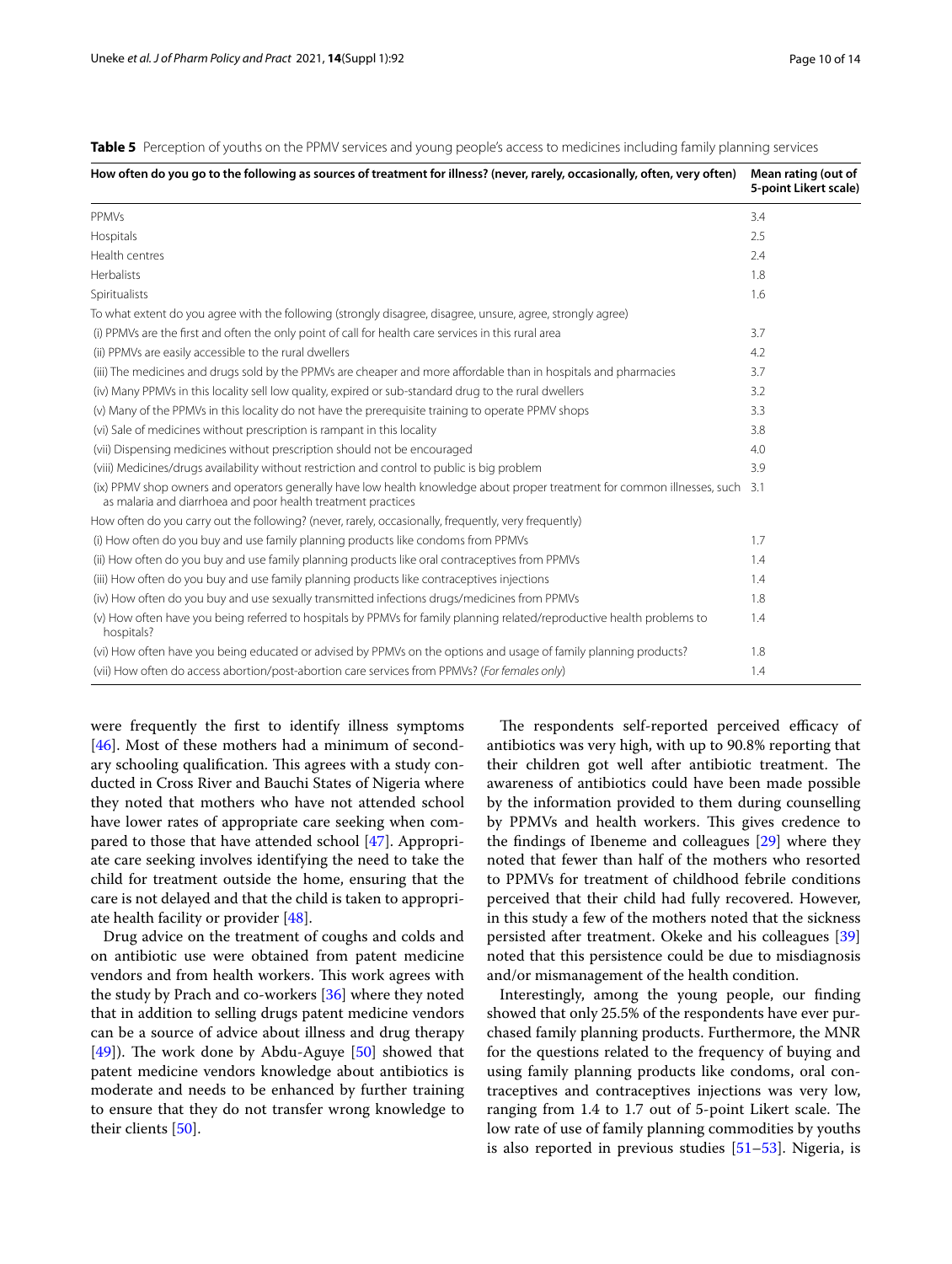<span id="page-10-0"></span>

| Variable                                                     | Frequency<br>$(n=146)$ | Percentage (%) |  |  |
|--------------------------------------------------------------|------------------------|----------------|--|--|
| Drug group name                                              |                        |                |  |  |
| Antimalarial                                                 | 134                    | 95.0           |  |  |
| Analgesics                                                   | 128                    | 87.7           |  |  |
| Antibiotics                                                  | 117                    | 81.3           |  |  |
| Antiseptics                                                  | 115                    | 72.4           |  |  |
| Haematinics                                                  | 95                     | 66.9           |  |  |
| Oral rehydration solution                                    | 91                     | 62.8           |  |  |
| Herbal mixture                                               | 80                     | 54.8           |  |  |
| Antitussives                                                 | 79                     | 55.6           |  |  |
| Anthelminthic                                                | 77                     | 54.6           |  |  |
| Medical consumables                                          | 71                     | 49.3           |  |  |
| Zinc tablets                                                 | 69                     | 47.6           |  |  |
| Antacids                                                     | 64                     | 44.8           |  |  |
| Intravenous fluids                                           | 60                     | 41.4           |  |  |
| Parenteral drugs                                             | 55                     | 38.5           |  |  |
| Antihistamines                                               | 55                     | 38.2           |  |  |
| Family planning commodities                                  | 37                     | 25.5           |  |  |
| Anxiolytics                                                  | 26                     | 18.6           |  |  |
| Antipsychotics                                               | 18                     | 12.4           |  |  |
| Antihypertensive                                             | 17                     | 12.0           |  |  |
| Antidiabetics                                                | 11                     | 7.6            |  |  |
| Enablers and barriers to the use of PPMVs by the respondents |                        |                |  |  |
| Enablers                                                     |                        |                |  |  |
| Closeness to the people                                      | 87                     | 65.2           |  |  |
| Cheap drugs                                                  | 66                     | 44.2           |  |  |
| Good response to care                                        | 16                     | 11.0           |  |  |
| Good rapport with the people                                 | 13                     | 8.9            |  |  |
| No delay in accessing care                                   | 10                     | 6.8            |  |  |
| Access to credit facility                                    | 5                      | 3.4            |  |  |
| <b>Barriers</b>                                              |                        |                |  |  |
| Sale of substandard/expired drugs                            | 52                     | 35.6           |  |  |
| Lack of training                                             | 44                     | 30.1           |  |  |
| Low educational qualification                                | 28                     | 19.2           |  |  |
| Fear of side effects                                         | 11                     | 7.5            |  |  |
| Lack of supervision                                          | 9                      | 6.2            |  |  |
| Lack of experience                                           | 6                      | 4.1            |  |  |

among the countries globally with highest rates of adolescent fertility at 109 births per 1000 girls aged 15–19 per year, and yet also has one of the lowest rates of use of modern contraception in adolescents [[54\]](#page-13-7). In Nigeria, 98.8% of married adolescent girls and 50.3% of unmarried sexually active adolescent girls do not use a modern contraceptive method [[55](#page-13-8)]. Among the reported barriers to adolescent contraceptive use are lack of knowledge of services, cost, shyness and community stigma about <span id="page-10-1"></span>**Table 7** Summary of response from the youths on issues concerning access to medicines and health care services by PPMVs

| <b>Parameter assessed</b>                 | Frequency<br>$(n=146)$ | Percent (%) |
|-------------------------------------------|------------------------|-------------|
| Common illness                            |                        |             |
| Malaria                                   | 117                    | 71.3        |
| Headaches                                 | 76                     | 51.2        |
| Stomach ache                              | 45                     | 30.8        |
| Cough/cold                                | 36                     | 24.7        |
| Typhoid                                   | 32                     | 21.9        |
| Body pain/weakness                        | 29                     | 19.9        |
| Fever                                     | 16                     | 11.0        |
| Source of advice/information on medicines |                        |             |
| Parents                                   | 68                     | 42.2        |
| <b>PPMVs</b>                              | 56                     | 38.4        |
| Friends                                   | 33                     | 22.6        |
| Other health workers                      | 30                     | 20.5        |
| Doctors                                   | 18                     | 12.3        |
| Relatives                                 | 11                     | 7.5         |
| Media                                     | 10                     | 6.8         |
| Commonly used medicines                   |                        |             |
| Antimalarial                              | 60                     | 41.1        |
| Paracetamol                               | 56                     | 38.4        |
| Analgesics                                | 53                     | 36.3        |
| Antibiotics                               | 50                     | 34.2        |
| Contraceptives                            | 23                     | 15.8        |
| Tramadol                                  | 22                     | 15.1        |
| Vitamins                                  | 18                     | 12.3        |
| Outcome after accessing care from PPMVs   |                        |             |
| Got well                                  | 99                     | 67.8        |
| Got a little better                       | 38                     | 26.0        |
| No improvement                            | 5                      | 3.4         |
| Got worse                                 | 4                      | 2.7         |

sexual activity and disapproving attitudes from providers [[56–](#page-13-9)[58\]](#page-13-10). In Nigeria, adolescent sexual and reproductive health is afected by cultural, religious, legal, political and economic contexts [[59\]](#page-13-11).

A number of Nigeria health policies and other initiatives aimed at reducing disease burden in the country incorporate PPMVs as primary health care service providers [[60](#page-13-12)]. As shown in this study, the PPMVs sell both antibiotics and contraceptives they are legally unauthorized to sell. Given their geographic spread, market share, and accessibility, PPMVs represent an important and often the only opportunity for access to primary health care services in most rural communities in Nigeria [[7\]](#page-12-6). Consequently, despite regulations, it is common for PPMVs in Nigeria to provide services they are legally prohibited from offering, for which they have not received any training, including injectable contraceptives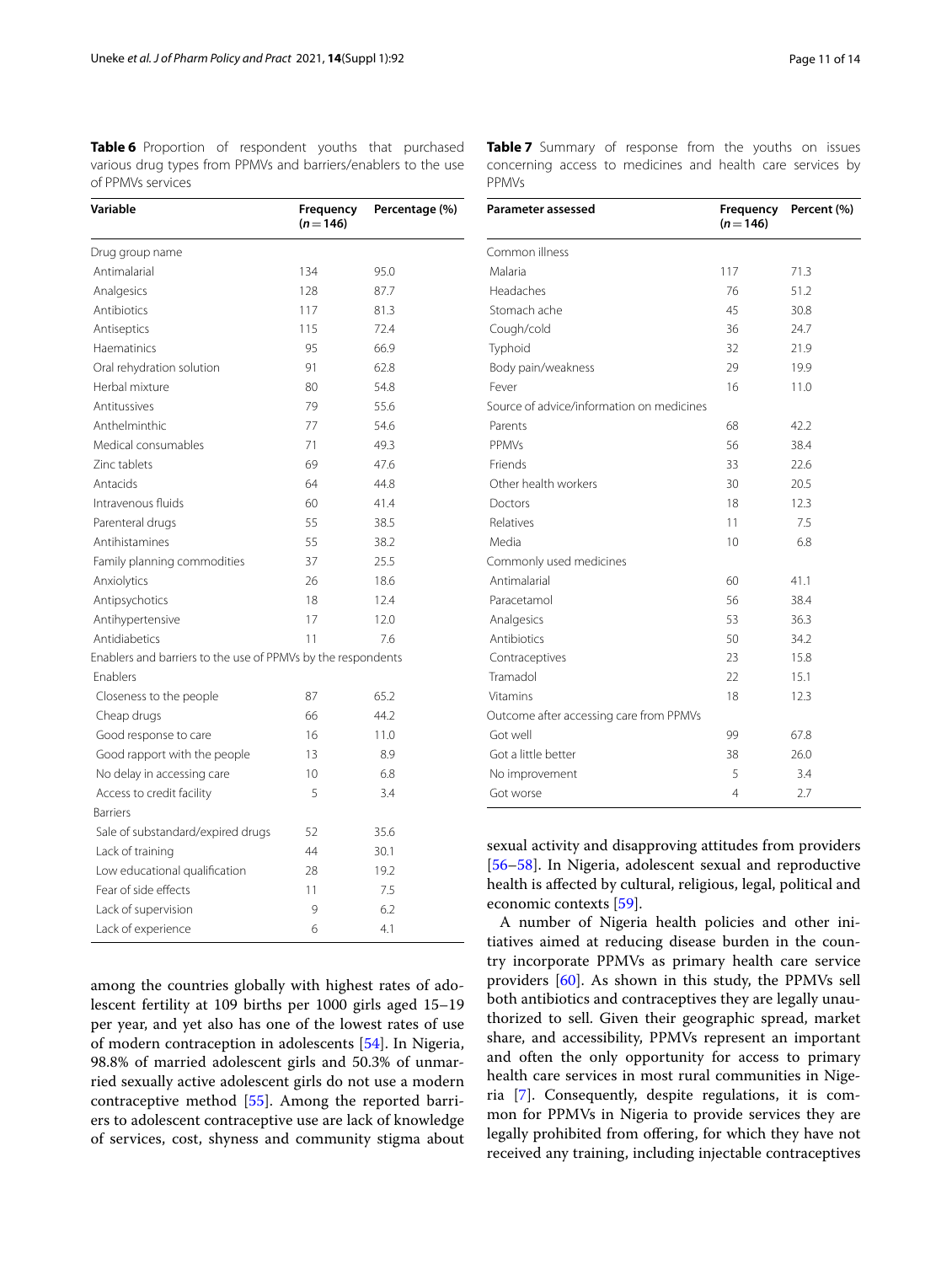and dispensing antibiotics [\[7](#page-12-6)]. One of the main factors responsible for this is the high client patronage for these types of medicines, of which the PPMVs may be the only available source. Available report indicated that 11% of women who use injectable contraceptives noted getting their injectables from PPMVs [[51\]](#page-13-5). While the majority of PPMV shops stock family planning commodities, few have received training on family planning methods, and therefore provide inadequate or often misleading counsel to their customers on family planning options or usage, and are less likely than other family planning providers to inform customers about method options or side efects  $[10, 51 - 53]$  $[10, 51 - 53]$  $[10, 51 - 53]$  $[10, 51 - 53]$ .

It has been argued that given the growing importance of family planning in Nigeria, contraceptives, including injectable contraceptives, should be added to the list of drugs that PPMVs are expected to stock in their shops  $[51]$  $[51]$ . There are calls for studies with training components for PMPVs on how to counsel clients about injectables, screen clients for eligibility, sell the method and administer injections with close supervision and monitoring by the NAPPMED and the FMOH [[51](#page-13-5)[–53](#page-13-6)]. Incorporating PPMVs into the health system may lead to increased use of family planning services among the target population of rural adolescents and the role of this towards UHC. This would require policy change and collaboration at the national level.

# **The limitation of study**

The use of a quantitative cross-sectional technique in this study was a main limitation. This is because the technique does not adequately provide context of study situation as noted in a study in Nigeria which used this technique [ $22$ ]. The use of descriptive study method (qualitative or causal relationship based on a longitudinal technique) is recommended in future studies. Another limitation to this study was the use of self-assessment technique. This technique has been reported to possess some merits especially in this type of study, but its main weakness lies in the fact that it is very difficult for a respondent to be able to critically recognize and understand his or her own gap in skills and knowledge  $[61]$  $[61]$ . Self-assessments have also been described as subject to self-esteem bias, may be unreliable, and are difficult to validate  $[62]$ .

# **Conclusion and policy recommendations**

The PPMVs have a large population, are in close proximity to the rural and underserved areas of Nigeria and have been included in the integrated community case management (iCCM) team. There is need to enhance their capacity through training in the proper dosage and duration of antibiotics as well as drug advice and information on proper treatment of childhood cough with antibiotics. It is also essential for the revisitation of existing policy for a possible review to expand the scope of the services the PPMVs can render. Most antibiotics used by nursing mothers to treat their children's cough and cold were obtained from patent drug shops. These drugs also provided the treatment relief needed. More studies are encouraged in this wise to enable a change in policy regarding the types of antibiotics allowed the PPMVs to handle as well as improved monitoring and supervision channels.

This study has provided context-specific evidence on the access to medicines including family planning commodities provided by PPMVs among young people. It is obvious that there is no complete adherence to the National Drug Policy guidelines/regulatory framework on family planning services and antibiotic dispensing by the PPMVs, largely because they are the only source of these medicines in the rural areas. The study therefore makes a case for the possibility of the introduction of a training mechanism for the PPMVs that will equip them to legally dispense contraceptives and antibiotics. The study advocates for a possible policy change since these regulations may be constituting barriers to good practice. More studies are needed to determine the safety and feasibility of this practice.

#### **Acknowledgements**

We would like to thank all the nursing mothers who participated in this research. We would like to thank all the PPMVs and the leadership of NAPPMED for their participation in this research.

#### **About this supplement**

This article has been published as part of Journal of Pharmaceutical Policy and Practice Volume 14, Supplement 1 2021: Strengthening health systems: The Role of Drug Shops. The full contents of the supplement are available at [https://joppp.biomedcentral.com/articles/supplements/volume-14-suppl](https://joppp.biomedcentral.com/articles/supplements/volume-14-supplement-1) [ement-1](https://joppp.biomedcentral.com/articles/supplements/volume-14-supplement-1).

#### **Authors' contributions**

Conception and design: CJU, BIU. Acquisition of data: CJU, CAN, IO, AU, KIO, OEU. Analysis and interpretation of data: CJU, BIU, KIO, OEU. Drafting of the manuscript: CJU, IO, AU. Critical revision of the manuscript for important intellectual content: CJU, CAN, BIU, IO, AU. Administrative, technical, or material support: CJU, BIU. All authors read and approved the fnal manuscript.

#### **Funding**

This research was supported by funding from the Alliance for Health Policy and Systems Research through a grant from USAID. The Alliance is supported through both core funding as well as project specifc designated funds. The full list of Alliance donors is available here: [https://www.who.int/alliancehpsr/](https://www.who.int/alliancehpsr/partners/en/) [partners/en/.](https://www.who.int/alliancehpsr/partners/en/)

#### **Declarations**

## **Competing interests**

The authors declare that they have no competing interests.

Received: 4 March 2021 Accepted: 7 June 2021 Published: 16 November 2021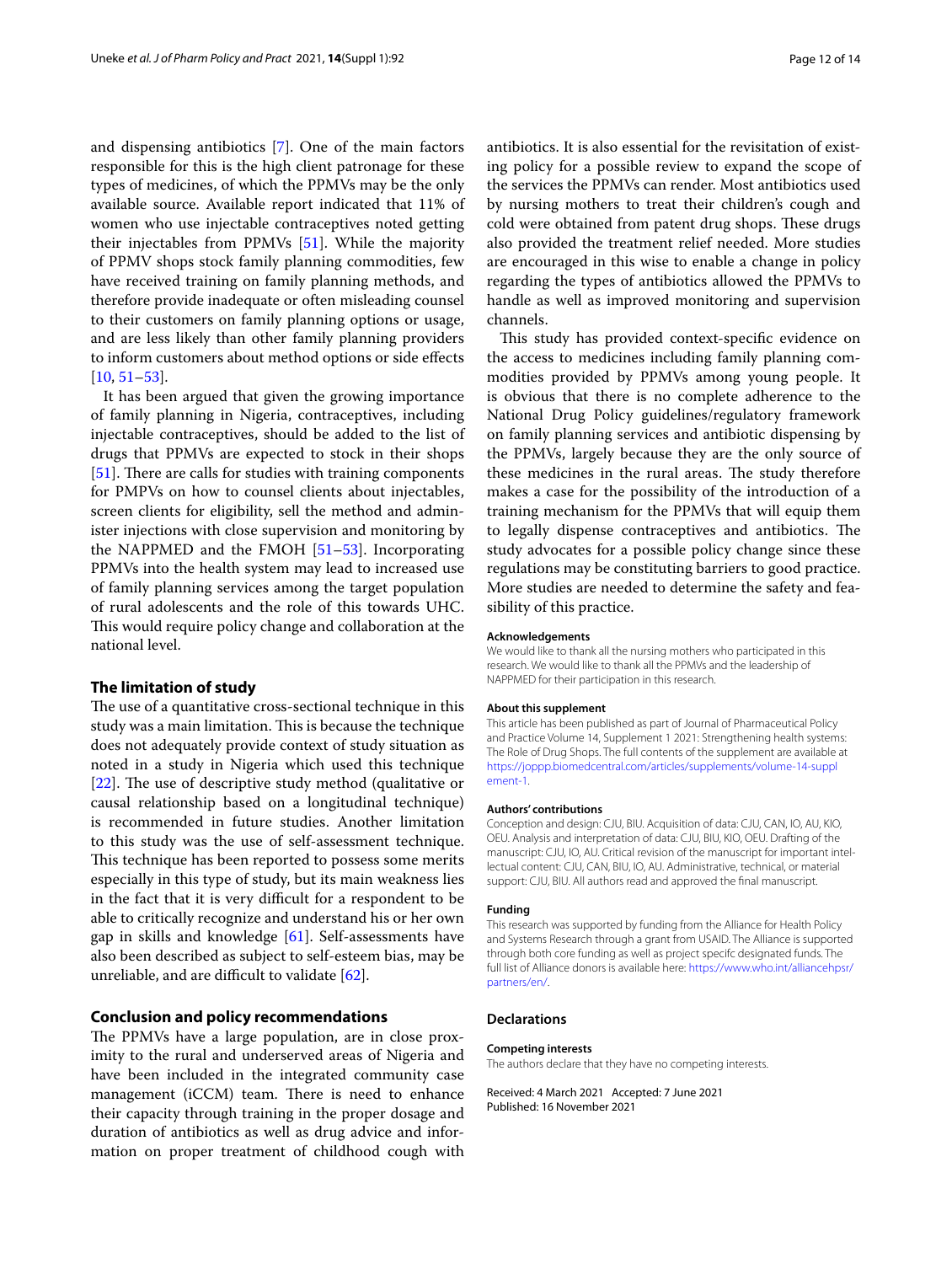# **References**

- <span id="page-12-0"></span>1. National Population Commission (NPC) [Nigeria] and ICF. Nigeria demographic and health survey 2018. Abuja: NPC and ICF. 2019. [https://dhspr](https://dhsprogram.com/pubs/pdf/FR359/FR359.pdf) [ogram.com/pubs/pdf/FR359/FR359.pdf.](https://dhsprogram.com/pubs/pdf/FR359/FR359.pdf)
- <span id="page-12-1"></span>2. Okoli C, Hajizadeh M, Rahman MM, Khanam R. Geographical and socioeconomic inequalities in the utilization of maternal healthcare services in Nigeria: 2003–2017. BMC Health Serv Res. 2020;20(1):849.
- <span id="page-12-2"></span>3. Uneke CJ, Sombie I, Uro-Chukwu HC, Johnson E. Developing equityfocused interventions for maternal and child health in Nigeria: an evidence synthesis for policy, based on equitable impact sensitive tool (EQUIST). Pan Afr Med J. 2019;25(34):158.
- <span id="page-12-3"></span>4. WHO. Levels and trends in child mortality 2012. 2012. Accessed 19 July 2020.
- <span id="page-12-4"></span>5. World Bank. Population, total—Nigeria. The World Bank Group. 2020. [https://data.worldbank.org/indicator/SP.POP.TOTL?locations](https://data.worldbank.org/indicator/SP.POP.TOTL?locations=NG)=NG.
- <span id="page-12-5"></span>6. United Nations Population Fund. Adolescents and youth dashboard— Nigeria. United Nations Population Fund. 2020. [https://www.unfpa.org/](https://www.unfpa.org/data/adolescent-youth/NG) [data/adolescent-youth/NG](https://www.unfpa.org/data/adolescent-youth/NG).
- <span id="page-12-6"></span>7. Desmennu AT, Titiloye MA, Owoaje ET. Behavioural risk factors for sexually transmitted infections and health seeking behaviour of street youths in Ibadan, Nigeria. Afr Health Sci. 2018;18(1):180–7.
- <span id="page-12-7"></span>8. National Population Commission (NPC) [Nigeria] and ICF International. Nigeria demographic and health survey 2013. Abuja: NPC and ICF International; 2014.
- <span id="page-12-9"></span>9. Ebonyi State Ministry of Health. 2018 updated Ebonyi SMOH Basic Statistics. Department of Health Information Management Systems. 2018.
- <span id="page-12-8"></span>10. Liu J, Beyeler N, Prach LM, Sieverding M, Isiguzo C, Nwokolo E, Anyanti J. The landscape of patent and proprietary medicine vendors in 16 states of Nigeria. Abuja: Society for Family Health; 2015.
- <span id="page-12-10"></span>11. Okonkwo AD, Okonkwo UP. Patent medicine vendors, community pharmacists and STI management in Abuja, Nigeria. Afr Health Sci. 2010;10(3):253–65.
- <span id="page-12-11"></span>12. Barnes J, Chandani T, Feeley R. Nigeria private sector health assessment. Bethesda: Private Sector Partnerships-One project, Abt Associates Inc.; 2008.
- <span id="page-12-12"></span>13. Africa Health Workforce Observatory [AHWO]. Human resources for health country profle: Nigeria. Geneva: World Health Organization; 2008.
- <span id="page-12-13"></span>14. National Bureau of Statistics, UNICEF, UNFPA. Nigeria multiple indicator cluster survey 2011: main report. Abuja: NBS, UNICEF and UNFPA; 2013. [https://www.unicef.org/nigeria/reports/nigeria-multiple-indicator-clust](https://www.unicef.org/nigeria/reports/nigeria-multiple-indicator-cluster-survey-mics-2011) [er-survey-mics-2011](https://www.unicef.org/nigeria/reports/nigeria-multiple-indicator-cluster-survey-mics-2011).
- <span id="page-12-14"></span>15. Onwujekwe O, Hanson K, Uzochukwu B. Do poor people use poor quality providers? Evidence from the treatment of presumptive malaria in Nigeria. Trop Med Int Health. 2011;16:1087–98.
- <span id="page-12-15"></span>16. Nigerian Federal Ministry of Health. Essential medicine list, 5th Revision. Abuja, Nigeria; 2010. [http://digicollection.org/hss/en/m/abstract/Js190](http://digicollection.org/hss/en/m/abstract/Js19018en/) [18en/](http://digicollection.org/hss/en/m/abstract/Js19018en/).
- <span id="page-12-16"></span>17. National Primary Health Care Development Agency. Draft essential childhood medicines scale-up plan. Abuja: Federal Ministry of Health; 2011. [https://www.childhealthtaskforce.org/sites/default/fles/2019-05/](https://www.childhealthtaskforce.org/sites/default/files/2019-05/Essential%20Childhood%20Medicines%20Scale-Up%20Plan%28Federal%20Ministry%20of%20Health%2CNational%20Primary%20Health%20Care%20Development%20Agency%2C%202012%29.pdf) [Essential%20Childhood%20Medicines%20Scale-Up%20Plan%28Fed](https://www.childhealthtaskforce.org/sites/default/files/2019-05/Essential%20Childhood%20Medicines%20Scale-Up%20Plan%28Federal%20Ministry%20of%20Health%2CNational%20Primary%20Health%20Care%20Development%20Agency%2C%202012%29.pdf) [eral%20Ministry%20of%20Health%2CNational%20Primary%20Health%](https://www.childhealthtaskforce.org/sites/default/files/2019-05/Essential%20Childhood%20Medicines%20Scale-Up%20Plan%28Federal%20Ministry%20of%20Health%2CNational%20Primary%20Health%20Care%20Development%20Agency%2C%202012%29.pdf) [20Care%20Development%20Agency%2C%202012%29.pdf](https://www.childhealthtaskforce.org/sites/default/files/2019-05/Essential%20Childhood%20Medicines%20Scale-Up%20Plan%28Federal%20Ministry%20of%20Health%2CNational%20Primary%20Health%20Care%20Development%20Agency%2C%202012%29.pdf).
- <span id="page-12-17"></span>18. Federal Ministry of Health, Nigeria. National guideline for the implementation of integrated community case management of childhood illness in Nigeria. Abuja, Nigeria; 2013. [https://pdf.usaid.gov/pdf\\_docs/PA00TGG9.](https://pdf.usaid.gov/pdf_docs/PA00TGG9.pdf) [pdf.](https://pdf.usaid.gov/pdf_docs/PA00TGG9.pdf)
- <span id="page-12-18"></span>19. Federal Republic of Nigeria. National antimalarial treatment policy. Abuja: Federal Ministry of Health; 2005. [http://digicollection.org/hss/docum](http://digicollection.org/hss/documents/s18401en/s18401en.pdf) [ents/s18401en/s18401en.pdf.](http://digicollection.org/hss/documents/s18401en/s18401en.pdf)
- <span id="page-12-19"></span>20. Tsang S, Royse CF, Terkawi AS. Guidelines for developing, translating, and validating a questionnaire in perioperative and pain medicine. Saudi J Anaesth. 2017;11(Suppl 1):S80–9.
- <span id="page-12-20"></span>21. Johnson NA, Lavis JN. Procedures manual for the "evaluating knowledgetranslation platforms in low- and middle-income countries" study. Hamilton: McMaster University Program in Policy Decision-Making; 2009.
- <span id="page-12-21"></span>22. Uneke CJ, Sombie I, Keita N, Lokossou V, Johnson E, Ongolo-Zogo P. An assessment of national maternal and child health policy-makers' knowledge and capacity for evidence-informed policy-making in Nigeria. Int J Health Policy Manag. 2017;6(6):309–16.
- <span id="page-12-22"></span>23. Durowade KA, Bolarinwa OA, Fenega CJ, Akande TM. Operations and roles of patent and proprietary medicine vendors in selected rural communities in Edu Local Government Area, Kwara State, North-Central Nigeria. J Community Med Prim Healthc. 2018;30:2.
- <span id="page-12-23"></span>24. Iheoma C, Daini B, Lawal S, Ijaiya M, Fajemisin W. Impact of patent and proprietary medicine vendors training on the delivery of malaria, diarrhoea and family planning services in Nigeria. Open Access Lib J. 2016;3:1–10.
- <span id="page-12-24"></span>25. Beyeler N, Liu J, Sieverding M. A systematic review of the role of proprietary and patent medicine vendors in healthcare provision in Nigeria. PLoS ONE. 2015;10(1):e0117165.
- <span id="page-12-25"></span>26. Sieverding M, Beyeler N. Integrating informal providers into a peoplecentered health system approach: qualitative evidence from local health systems in rural Nigeria. BMC Health Serv Res. 2016;16(1):526.
- <span id="page-12-26"></span>27. Okumagba M. Improving access to health care in rural communities by re-orienting and integrating patent medicine sellers into primary health care service delivery in Nigeria. S Am J Pub Health. 2015;3(2):1–18.
- <span id="page-12-27"></span>28. Jill Ans. Perceptions, management and barriers to care-seeking for childhood diarrhea, malaria, and pneumonia: Uganda, Kenya, Nigeria, Ethiopia, Niger, Durham, North Carolina USA. 15 February 2012.
- <span id="page-12-28"></span>29. Ibeneme GC, Nwaneri AC, Ibeneme SC, Ezenduka P, Strüver V, Fortwengel G, Okoye IJ. Mothers' perception of recovery and satisfaction with patent medicine dealers treatment of childhood febrile conditions in rural communities. Malar J. 2016;15:336.
- 30. Abdu-aguye SN, Shehu A, Ahmad UI. Management of musculoskeletal pain in retail drug outlets in rural community: a descriptive study. Pharm Pract. 2017;15(1):873.
- <span id="page-12-29"></span>31. Ajayi IO, Falade CO, Adeniyi JD, Bolaji MO. The role of patent medicine sellers in home management of childhood malaria: a situational analysis of experience in rural Nigeria. Int Q Community Health Educ. 2002;21:271–81.
- <span id="page-12-30"></span>32. Umeokonkwo CD, Aniebue PN, Onoka CA, Adaoha AP, Muawiyyah BS, Ogbonnaya L. Patients' satisfaction with HIV and AIDS in Anambra State Nigeria. PLoS ONE. 2018;13(10):e0206499.
- 33. Ogaji DS, Mezie-Okoye MM. Waiting time and patient satisfaction: Survey of patients seeking care at the general outpatient clinic of the University of Port Harcourt Teaching Hospital. Port Harcourt Med J. 2017;11:148–55.
- <span id="page-12-31"></span>34. Brieger WR, Osamor PE, Salami KK, Oladepo O, Otusanya SA. Interactions between patent medicine vendors and customers in urban and rural Nigeria. Health Policy Plan. 2004;19:177–82.
- <span id="page-12-32"></span>35. Idowu OA, Apalara SB, Lasisi AA. Assessment of quality of quality of chloroquine tablets sold by drug vendors in Abeokuta, Nigeria. Tanzan J Health Res. 2006;8:45–8.
- <span id="page-12-33"></span>36. Oladepo O, Brieger W, Adeoye B, Lawal B, Peters DH. Awareness of antimalarial policy and malaria treatment practices of patent medicine vendors in three Nigerian states. Afr J Med Sci. 2011;40:345–52.
- <span id="page-12-34"></span>37. Obitte NC, Chukwu A, Odimegwu DC, Nwoke VC. Survey of drug storage practice in homes, hospitals and patent medicine stores in Nsukka Nigeria. Sci Res Essay. 2009;4:1354–9.
- <span id="page-12-35"></span>38. Onwujekwe O, Kaur H, Dike N, Shu E, Uzochukwu B, Hanson K, et al. Quality of anti-malarial drugs provided by public and private healthcare providers in South–East Nigeria. Malar J. 2009;8:22.
- <span id="page-12-36"></span>39. Okeke TA, Uzochukwu BSC, Okafor HU. An in-depth study of patent medicine sellers' perspectives on malaria in a rural Nigerian community. Malar J. 2006;5:97.
- <span id="page-12-37"></span>40. Egboh A. Pharmacy laws and practice in Nigeria. Ikeja: Lieramed Publications; 1984.
- <span id="page-12-38"></span>41. Oyeyemi AS, Ogunnowo BE, Odukoya OO. Patent medicine vendors in rural areas of Lagos Nigeria: compliance with regulatory guidelines and implications for malaria control. Trop J Pharm Res. 2014;13(1):163.
- <span id="page-12-40"></span>42. Firima E, Forsberg BC. Knowledge and recommendation of oral rehydration solution and zinc for management of childhood diarrhea among patent and proprietary medicine vendors in Port-Harcourt, Nigeria. J Glob Health Rep. 2020;4:e202013.
- <span id="page-12-39"></span>43. Akinyandenu O, Akinyadenu A. Irrational use and non-prescription sale of antibiotics in Nigeria: a need for change. J Sci Innov Res. 2014;3(2):251–7.
- <span id="page-12-41"></span>44. World Health Organization. The role of the pharmacist in self-care medication. Geneva: WHO; 1998. [http://whqlibdoc.who.int/hq/1998/who\\_](http://whqlibdoc.who.int/hq/1998/who_DAP_98.13pdf) [DAP\\_98.13pdf](http://whqlibdoc.who.int/hq/1998/who_DAP_98.13pdf).
- <span id="page-12-42"></span>45. Indalo AA. Antibiotic sale behavior in Nairobi: a contributing factor to antimicrobial drug resistance. East Afr Med J. 1997;74:171–3.